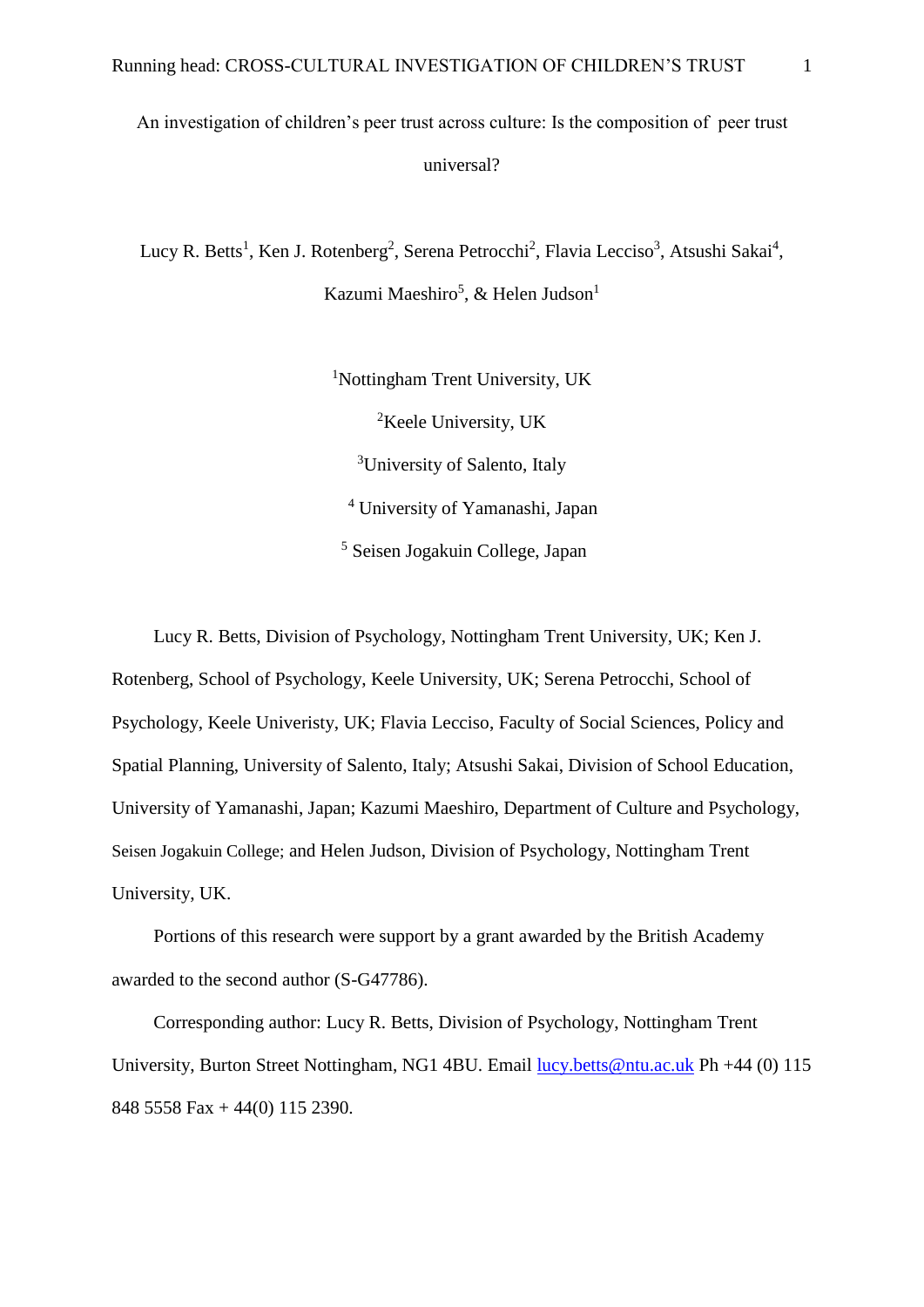**Abstract**

The components of children's trust in same-gender peers (trust beliefs, ascribed trustworthiness, and dyadic reciprocal trust) were examined in samples of 8- to 11-year-olds from the UK, Italy, and Japan. Trust was assessed by children's ratings of the extent to which same-gender classmates kept promises and kept secrets. Social relations analyses confirmed that children from each country showed significant: (a) actor variance demonstrating reliable individual differences in trust beliefs, (b) partner variance demonstrating reliable individual differences in ascribed trustworthiness, and (c) relationship variance demonstrating unique relationships between interaction partners. Cultural differences in trust beliefs and ascribed trustworthiness also emerged and these differences were attributed to the tendency for children from cultures that value societal goals to share personal information with the peer group.

*Key words*: trust, trust beliefs, trustworthiness, cultural differences, peer relationships, social relations model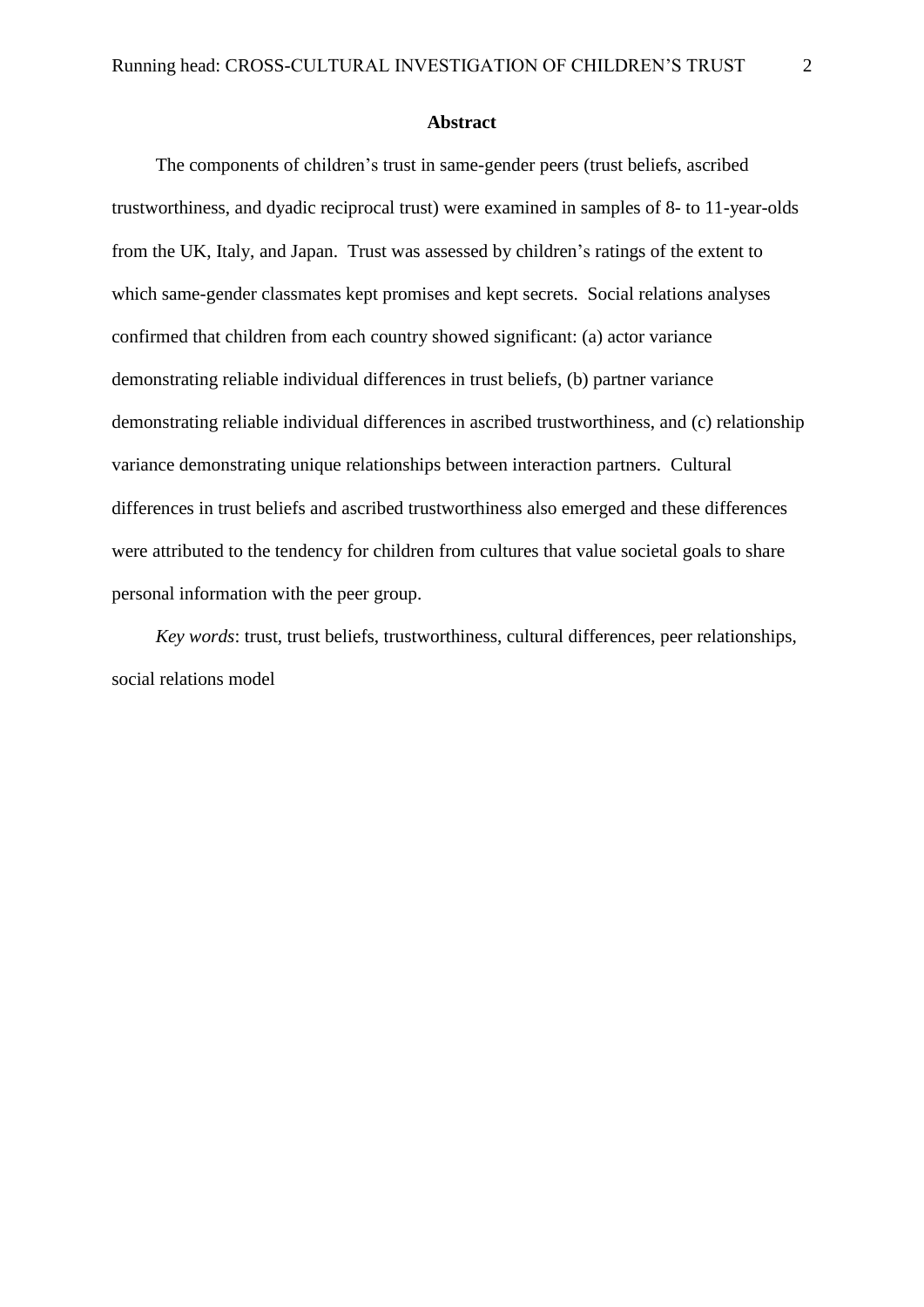An investigation of children's peer trust across culture and gender: Is the composition of

### children's peer trust universal?

Scholars have proposed that interpersonal trust is essential to the survival of society and, as such, trust is regarded as a universal phenomenon (Harris, 2007; Rotenberg, 2010; Sakai, Sugawara, Maeshiro, Sugawara, & Kitamura, 2002). Further, the development of trust is acknowledged as a key milestone during infancy (Erikson, 1995) and underpins the development of secure attachment styles (Bridges, 2003). The significance of trust for children's understanding of their social and nonsocial worlds has been widely documented (see Fusaro & Harris, 2008; Harris, 2007; Lecciso, Petrocchi, Liverta-Sempio, & Marchetti, 2011). In that vein, a growing body of research has shown that interpersonal trust promotes the development and maintenance of social relationships during childhood, as well as across the lifespan (Rotenberg 2010; Rotter, 1971, 1980).

Cultural specific conceptualizations of trust have also emerged; for example, the distinction between generalized trust and assurance in Japan (Yamagishi, 2002). Generalized trust pertains to the belief that most individuals can be trusted whereas assurance occurs through the formation of close relationships when trust develops because of a sense of commitment towards the interaction partner that emerges from the relationship (Igarashi et al., 2008; Rothbaum, Pott, Azuma, Miyake, & Weisz, 2000; Yamagishi, Kikuchi, & Kosugi, 1999). Rothbaum and Trommsdorff (2007) argued that whilst generalized trust and assurance both emerge from experiences during infancy, the distinction between generalized trust and assurance could explain differences in experiences of relatedness. Specifically, Western theorists equate relatedness with generalized trust whereas Eastern theorists equate relatedness with assurance. This distinction has been used to explain why although trust is believed to be universal it often takes different culturally specific forms (Rothbaum & Trommsdorff, 2007).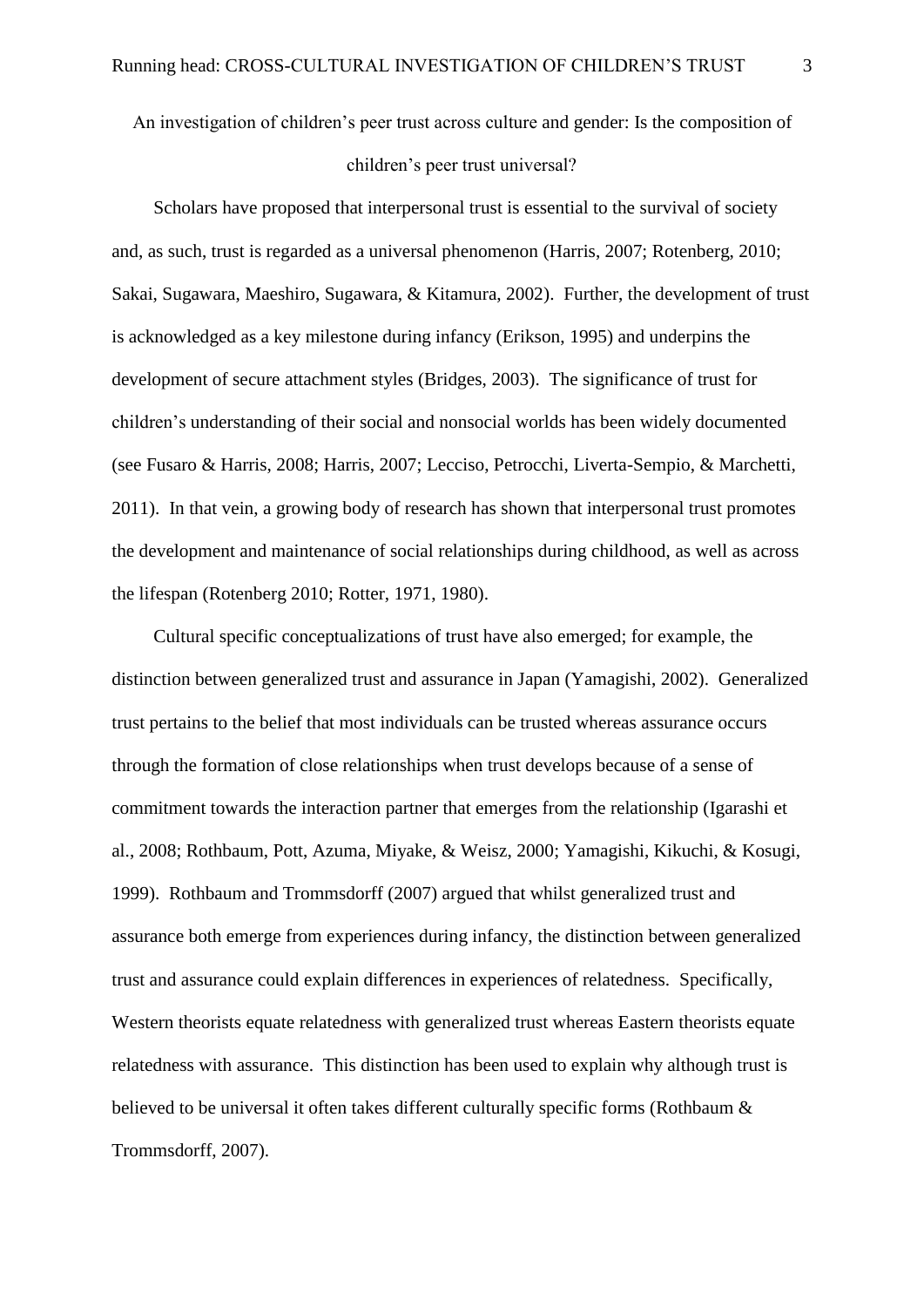According to the bases, domains, and targets (BDT) interpersonal trust framework, trust comprises three components (among others): Cognitive/affective (i.e., trust beliefs), behavior-enacting (i.e., ascribed trustworthiness), and reciprocity (Rotenberg, 1994, 2010). Social relations analyzes have yielded evidence for those components in 5- to 8-year-olds from the UK (Betts & Rotenberg, 2008). The BDT interpersonal trust framework posits that the three components of trust are universal across different cultures during childhood. However, it remains to be determined whether or not this assumption is correct and, if so, whether or not the components of trust are found to an equal extent across samples from different countries. The current investigation was designed to address those questions by utilizing social relations analyzes to examine the prevalence of the three components of trust in 8- to 11-year-olds from three countries. The three countries represented cultures that varied along valuing personal goals to societal goals and the individualistic-collectivist dimensions (see Chen & Eisenberg, 2012; Hofstede, 2001): UK, Italy, and Japan.

Trust was conceptualized, in the current investigation, according to Rotenberg's (1994, 2010) BDT interpersonal trust framework. Of particular relevance to the current study were the three bases which are: (a) reliability, comprising fulfillment of words or promises; (b) emotional, comprising refraining from causing emotional harm and not maintaining confidentiality; and (c) honesty, comprising telling the truth and engaging in behavior guided by benevolent intention. The BDT interpersonal trust framework includes the cognition/affect domain that reflects individuals' beliefs/feelings regarding the three bases of trust (e.g., beliefs that others keep promises) and the behavior-enacting domain that reflects individuals behaviorally engaging in the three bases of trust (e.g., keeping promises). The bases and domains are characterized by two target dimensions: Familiarity (ranging from slightly to highly familiar) and specificity (ranging from specific to general others). Finally, according to the BDT interpersonal trust framework, trust entails reciprocal processes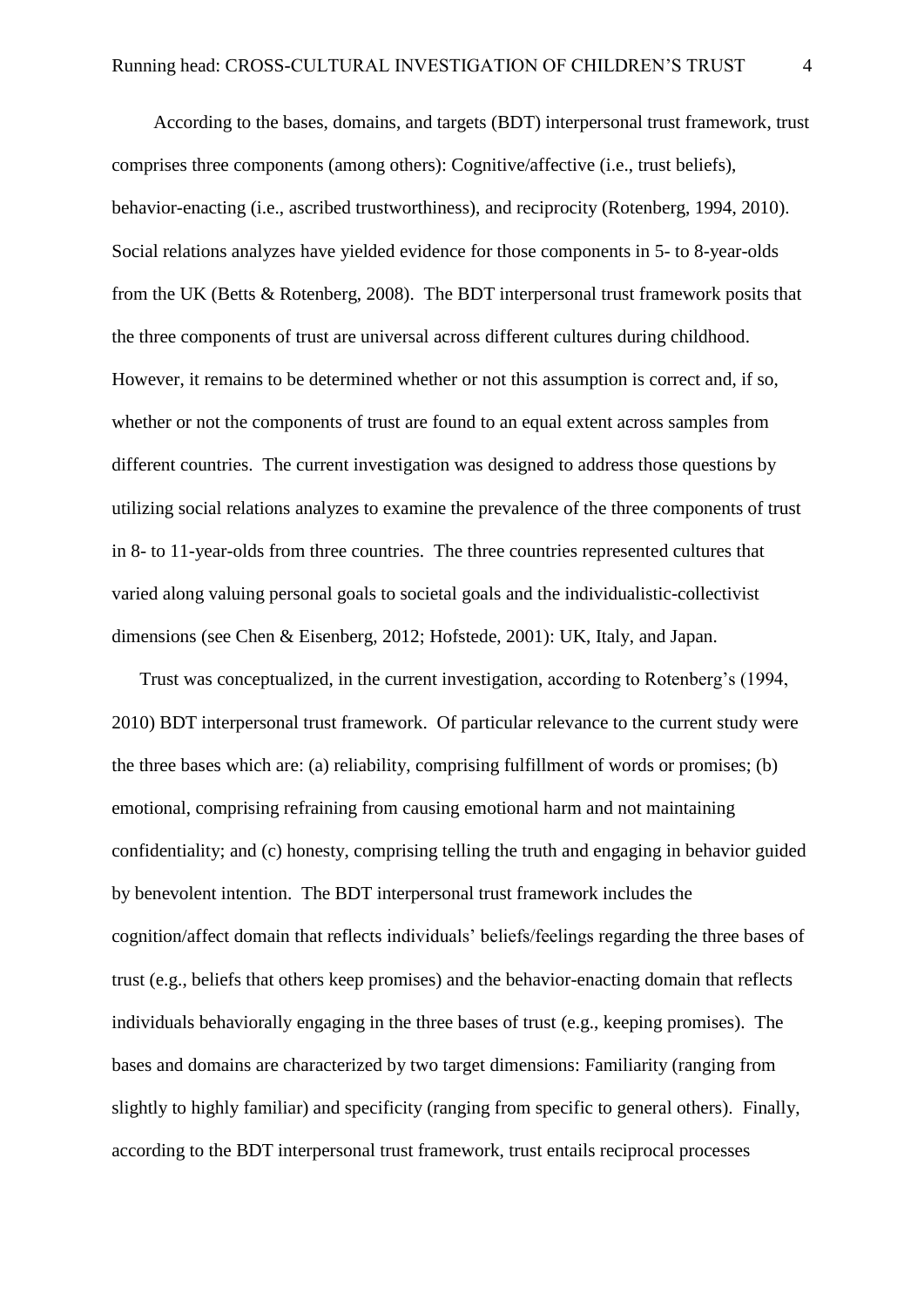whereby there is a tendency for the trust beliefs and ascribed trustworthiness of one partner to be matched by the other person in the dyad.

The BDT interpersonal trust framework complements the social relations model (SRM) developed by Kenny and his colleagues (Kenny, Kashy, & Cook, 2006; Kenny & La Voie, 1984; Kenny, 1994a, 1994b; Malloy & Kenny, 1986; Warner, Kenny, & Stoto, 1979). The SRM is an analytical tool that, through partitioning the variance within dyadic relationships, allows conclusions to be drawn regarding how much variance is due to: (a) The characteristics of the individuals in the dyad and (b) the unique relationship between the dyad members (Kenny et al., 2006). The SRM partitions variance within a dyadic relationship, for the specified behavior, in to actor (the ratings an individual awards their interaction partners, i.e., trust beliefs according to the BDT interpersonal trust framework), partner (the ratings an individual elicits from their interaction partners, i.e., ascribed trustworthiness according to the BDT interpersonal trust framework), and relationship (the unique ratings between interaction partners). The SRM also examines dyadic reciprocity of the behavior.

Researchers have used the SRM to examine children's: Peer liking (Betts, Rotenberg, Trueman, & Stiller, 2012; Zimmer-Gembeck, Waters, & Kindermann, 2010), desirability as a playmate and work partner (Simpkins & Parke, 2002; Whitley, Schofield, & Snyder, 1984), conflict (Ross & Lollis, 1989), and proactive aggression and hostile attributions towards peers (Coie et al., 1999; Hubbard, Dodge, Cillessen, Coie, & Schwartz, 2001) demonstrating the suitability of the model to examine aspects of children's peer relationships. Further, Kenny and his colleagues (Kenny, 2007; Kenny & La Voie, 1984) argued that the social relations analysis was an appropriate statistical technique to investigate the components of trust because trust is a dyadic variable. Through the application of the SRM, Betts and Rotenberg (2008) identified the three components of trust in 5- to 8-year-olds in the UK: Individual differences in children's trust beliefs (represented in the SRM as actor variance),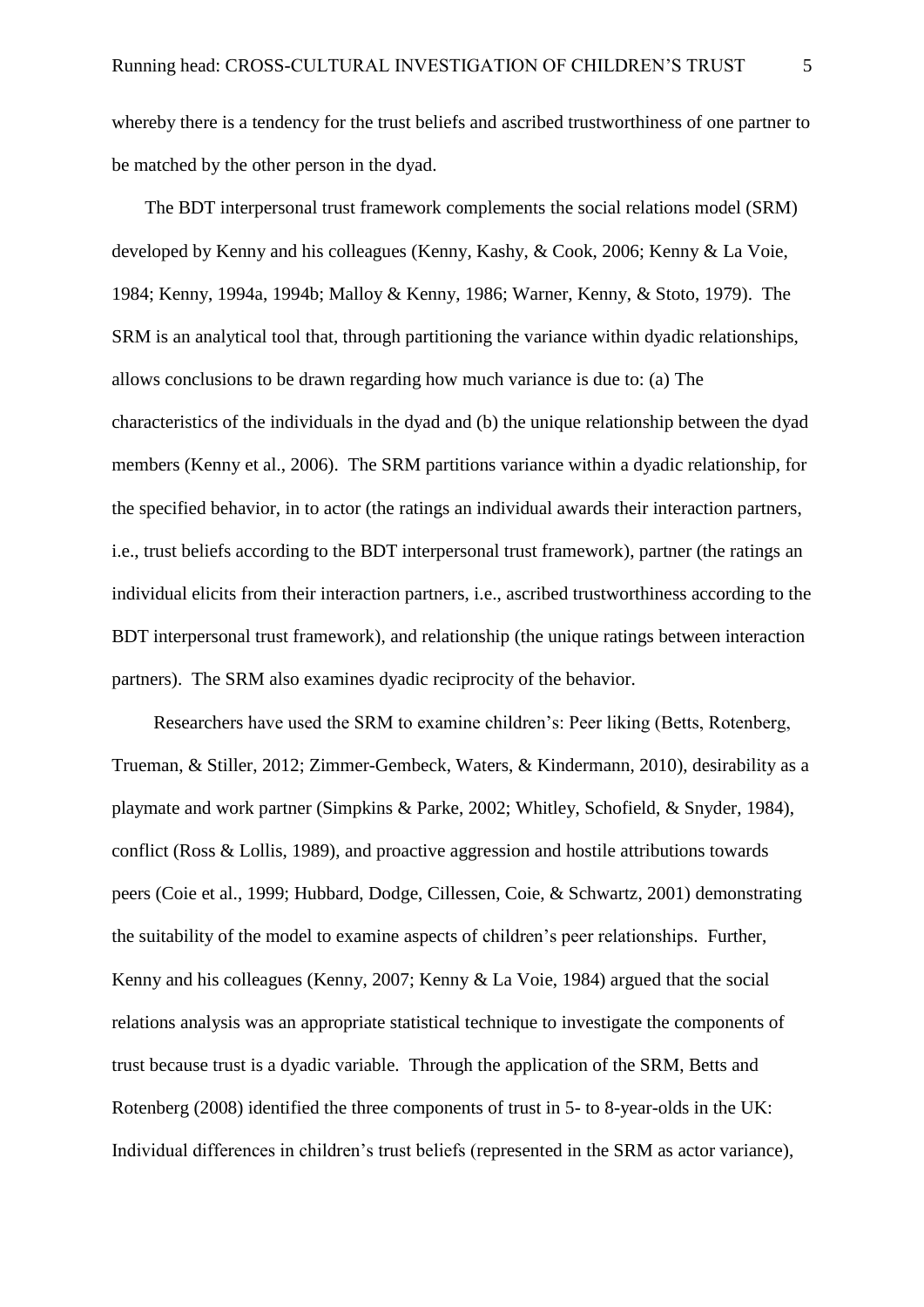individual differences in children's ascribed trustworthiness (represented in the SRM as partner variance), and dyadic reciprocity of trust. Further, for groups comprising class-wide peers and same-gender peers, the results indicated that young children's trust was most strongly a dyadic phenomena with evidence of reciprocal promise-keeping and secretkeeping. The present research examined the replicability of Betts and Rotenberg's earlier findings with 8- to 11-year-olds from the UK and made comparisons with children from Italy and Japan.

The research examining the nature of children's trust and the psychosocial consequences of trust has tended to be conducted by researchers in the UK, Canada, and North America (e.g., Betts & Rotenberg, 2007, 2008; Betts, Rotenberg, & Trueman, 2009a; Fusaro & Harris, 2008; Harris, 2007; Imber, 1973; Rotenberg, 1984, 1986; Rotenberg, et al., 2010; Rotenberg, McDougall, et al., 2004; Rotenberg, Michalik, Eisenberg, & Betts, 2008). Nevertheless, there are lines of research examining trust that has been conducted with children in Japan (e.g., Sakai, 2002; Sakai et al., 2003; Sakai, Sugawara, Maeshiro, Amou, & Takuma, 2002; Sakai, Sugawara, Maeshiro, Sugawara et al., 2002; Takakura, 2011; Yamamura, 2011), and Italy (e.g., Lecciso et al., 2011). Together, these researchers have reported that across childhood trust and ascribed trustworthiness was associated with, and predictive of, aspects of psychosocial and school adjustment. However, the extent to which the paradigm of trust and the components of trust identified in Rotenberg's (1994, 2010) BDT interpersonal trust framework are conceptually similar across countries remains unclear and, as such, was examined in the present study. For the purpose of the present research, same-gender peer groups based on the children's class membership were created. Samegender peers were selected because children from around the age of three tend to predominately socialize with their same-gender peers until adolescence (Hay, Payne, & Chadwick, 2004).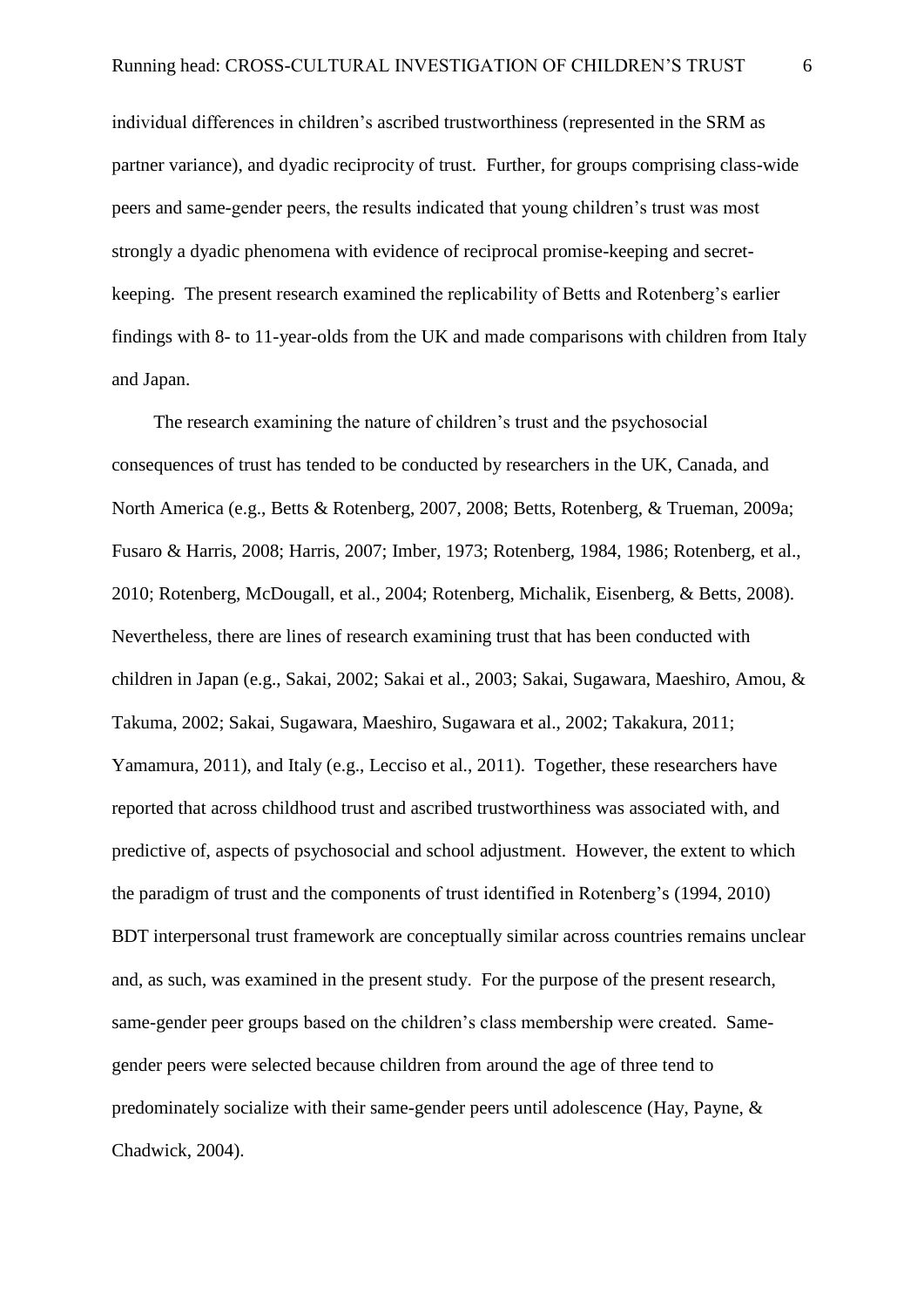Examining the paradigm of children's trust across cultures and countries is appropriate because although general principles of trust may emerge that are common across countries these are likely to be influenced by social and cultural circumstances (Zhang & Pelletier, 2012). Further, Oishi, Kurtz, Miao, Park, and Whitchurch (2011) have argued that culture should not be overlooked during development. Cultural beliefs and norms are influential in how children interpret the acceptability of behaviors (Rubin, 1998) and how children's behavior is evaluated by their interaction partners (Rubin et al., 2006). Focusing on children's general peer relationships, both cultural similarities and differences have been reported in 8- to 10-year-olds' peer relationships from Canada and China (Chen, Rubin, & Sun, 1992). Specifically, commonalities emerged with sociability-leadership qualities being associated with peer acceptance in both samples; although, for Chinese children only shyness-sensitivity was associated with peer acceptance.

Comparable mixed findings between countries have been reported in concepts aligned to trust. For example, commonalities occur across cultures in 7- to 11-year-olds' understanding of labeling lies and truths accurately and appropriately (Fu et al., 2007). However, differences emerged according to the motives of truth telling: Chinese children rated truth telling to help an individual and damage a group less positively than Canadian children. Further, 7- to 11-year-olds from China and Canada rated truth telling positively and lying negatively when protagonists intentionally carried out a 'bad' deed whereas Chinese children rated truth telling less positively and lying more positively in vignettes where the protagonist intentionally carried out a 'good' deed (Lee et al., 1997). Lee et al. argued that their findings reflected social and cultural norms governing truth telling and lying. In support of this argument, cultural differences have been reported in children's moral evaluations with regards to good deeds (Lee et al., 2001). Specifically as children from China and Taiwan age, they increasingly became aware of the culturally appropriate need to be modest and, as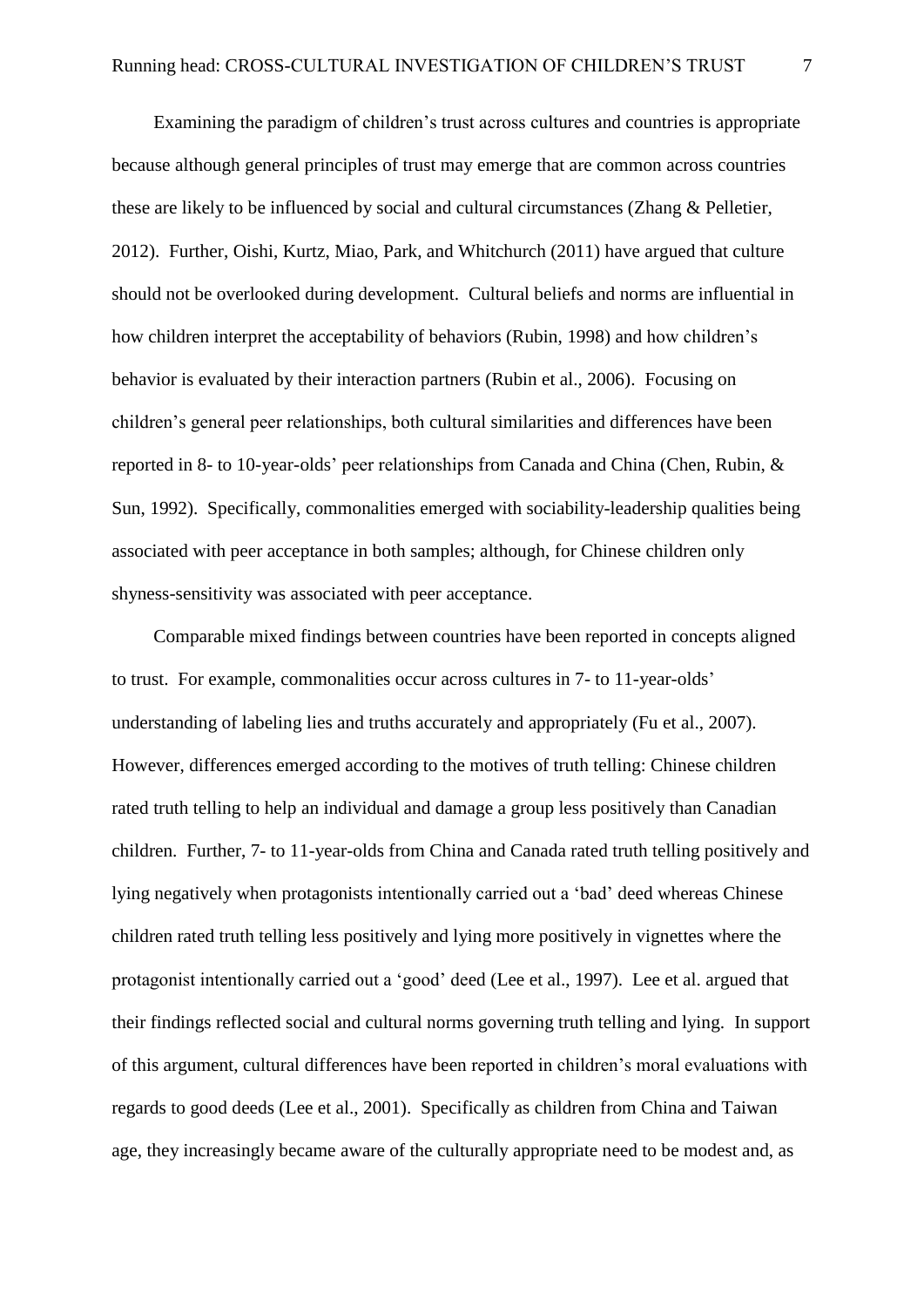such, lying to cover up one's own good deeds in a prosocial situation was rated more positively with age. In comparison, children from Canada rated such behavior negatively. Further, 6- to 11-year-olds from China were less likely to disclose a peer's performance that was similar to their own compared to children from America (Heyman, Fu, & Lee, 2008). Also, the reported motives for disclosure differed: American children were more likely to disclose to a friend who had performed less well to give the message of supremacy over their friend whereas Chinese children were more likely to disclose with the goal of helping their friend improve.

Together these studies suggest that whilst there are commonalities across cultures in children's understanding of the paradigm of trust, as Zhang and Pelletier (2012) argue, differences also emerged based on the social and cultural expectations. In support of this proposition, Chen (2012) suggested that the culturally specific social processes children are exposed to shape the function and structure of the peer group that they belong to. Further, peer groups also develop normative expectations that govern their interactions (Galvan, Spatzier, & Juvonen, 2011; Kwon & Lease, 2009; Nesdale et al., 2009) and in collectivist cultures the importance of relying on the wider social network is taught from an early age (Rothbaum & Trommsdorff, 2007). Therefore, the present research systematically examined the phenomenon of children's trust in the UK, Italy, and Japan. The UK, Italy, and Japan were selected to represent various levels of the individualism-collectivism dimension. Hofestede (2001) placed the UK as  $3<sup>rd</sup>$ , Italy as  $7<sup>th</sup>$ , and Japan as joint  $22<sup>nd</sup>$  in a list of 50 countries with a propensity to engage in individualistic behavior. Being exposed to a predominantly individualistic culture may influence children's propensity to trust others, especially in conditions when there are reduced opportunities for monitoring and control of the interaction partner (Yamagishi, 2003). For example, cultures with lower levels of individualism may value disclosure to protect the group and, as such, may place less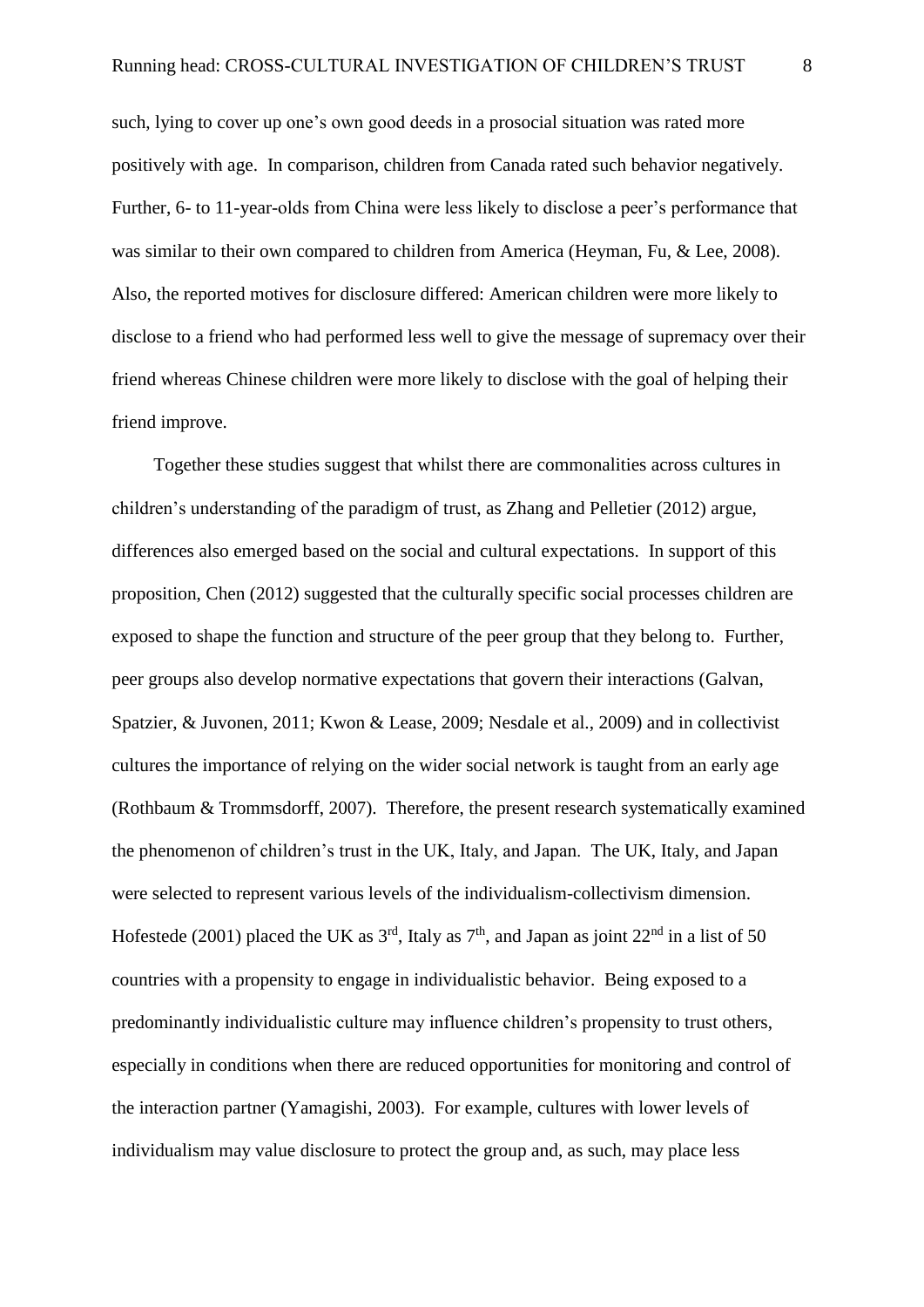emphasis on secret-keeping.

The present research also examined gender differences in children's trust across the different countries. There are theoretical reasons to expect gender differences in the components of children's trust because of the differing nature of children's peer relationships (Erwin, 1995). Specifically, because girls tend to favor more intimate relationships, girls may experience greater demands to engage in trustworthy behavior, particularly secretkeeping and, as such, may have higher trust beliefs and trustworthiness than boys (Betts & Rotenberg, 2007). In support of this line of evidence, Italian adolescent girls reported higher trust in their peers when trust was assessed as part of an attachment measure to peers than boys (Pace, San Martini, & Zavattini, 2011). Further, Wilson and Carroll (1991) reported gender differences in 10- to 12-year-olds ascribed trustworthiness with girls receiving significantly higher ratings of same-gender peer-reported and teacher-reported trustworthiness than boys. Similarly, girls tend to have higher scores on peer-reported trustworthiness measures than boys (Rotenberg, McDougall et al., 2004). Betts and Rotenberg (2007) argued that girls may score higher than boys on ascribed trustworthiness measures because engaging in trustworthy behavior for girls is necessary to maintain the close relationships with their peers that they are socialized to develop (Berndt & Perry, 1986; Furman & Bierman, 1984). However, the extent to which these gender differences emerge in children from different cultures remains unclear.

The present research focused on the reliability and emotional bases of Rotenberg's (1994, 2010) BDT interpersonal trust framework and operationalized these bases as promisekeeping and secret-keeping trust respectively, because children can readily and reliably report those activities (Betts & Rotenberg, 2008; Rotenberg et al., 2008). The present research examined whether: (1) the components of trust could be identified separately in children from the UK, Italy, and Japan using the SRM; (2) at a country level there were gender differences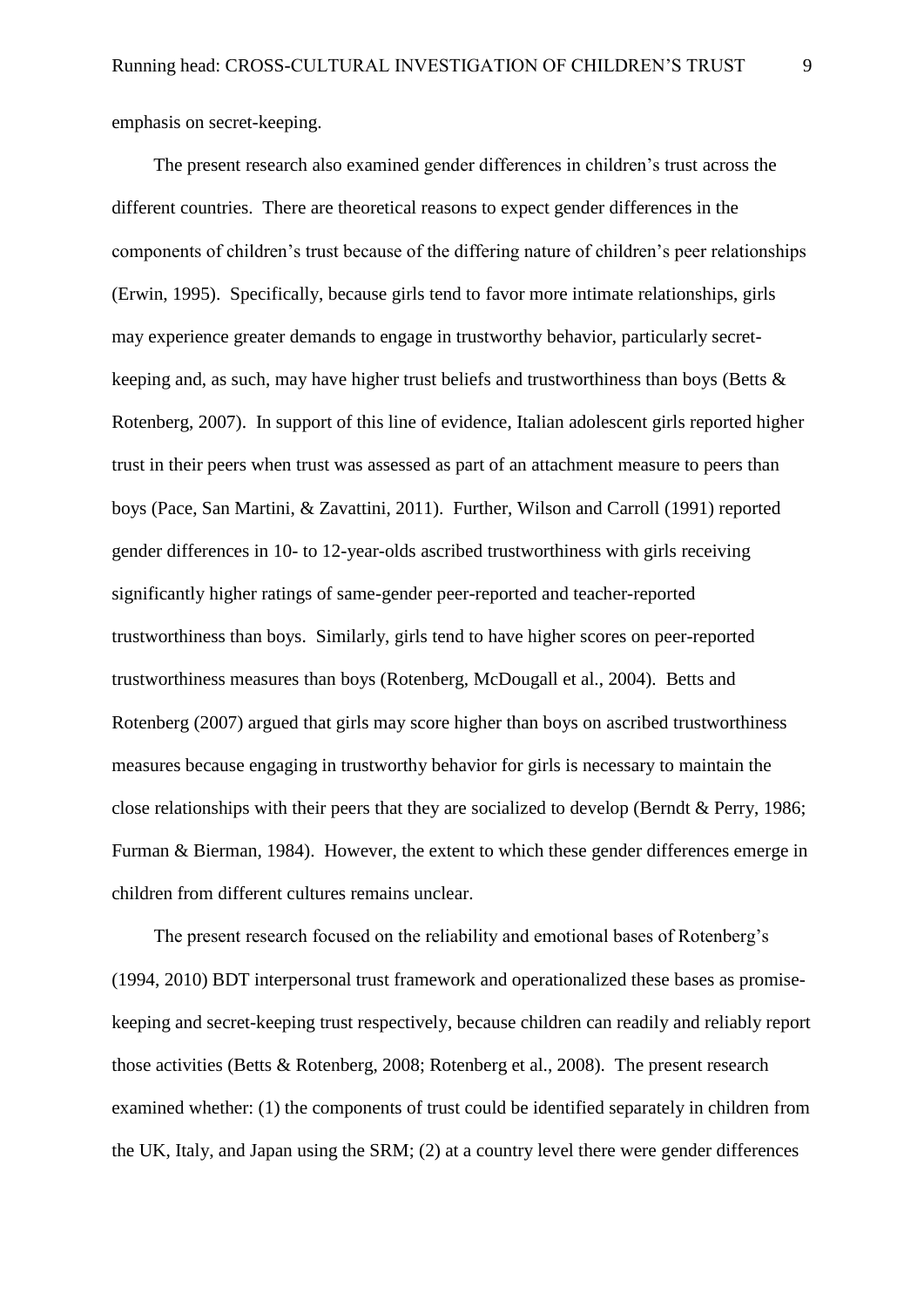in the children's trust beliefs and ascribed trustworthiness; and (3) across countries there were variations in the strength of children's trust beliefs and ascribed trustworthiness. It was expected that the components of trust in peers would be identifiable in each sample similar to the findings of Betts and Rotenberg (2008). Although no direct predictions were made concerning potential differences in the relative contribution of the various components of trust, differences between countries were expected because of the tendency for cultures with a societal orientation to encourage children to share personal information within the peer group rather than selectively within dyads (Dien, 1999). Therefore, the components of secretkeeping were likely to be stronger in children from Japan because of the relative value of collectivism and disclosure in Japan (Hofstede, 2001) when the conditions are optimal (Yamagishi, 2003) compared to children from the Italy and the UK. Gender differences were expected for children's reports of same-gender peer trust beliefs and same-gender peertrustworthiness for promise-keeping and secret-keeping.

#### **Method**

### **Participants**

**UK***.* The participants were 215 children (109 boys and 106 girls,  $M_{\text{age}} = 9$  years 3 months, range 8- to 10-years) from 9 classrooms across 5 primary schools in the Midlands UK. Together the schools had catchment areas that covered a diverse range of socioeconomic status and the participants were prominently from a European White background.

**Italy.** The Italian sample comprised 366 children (184 boys and 182 girls,  $M_{\text{age}} = 9$ ) years 9 months, range 8- to 11-years). The children were enrolled in 25 fourth, fifth, and sixth grade Italian classrooms drawn from 5 schools that primarily served middle class neighborhoods. All the participants were Italian citizens with a European White background.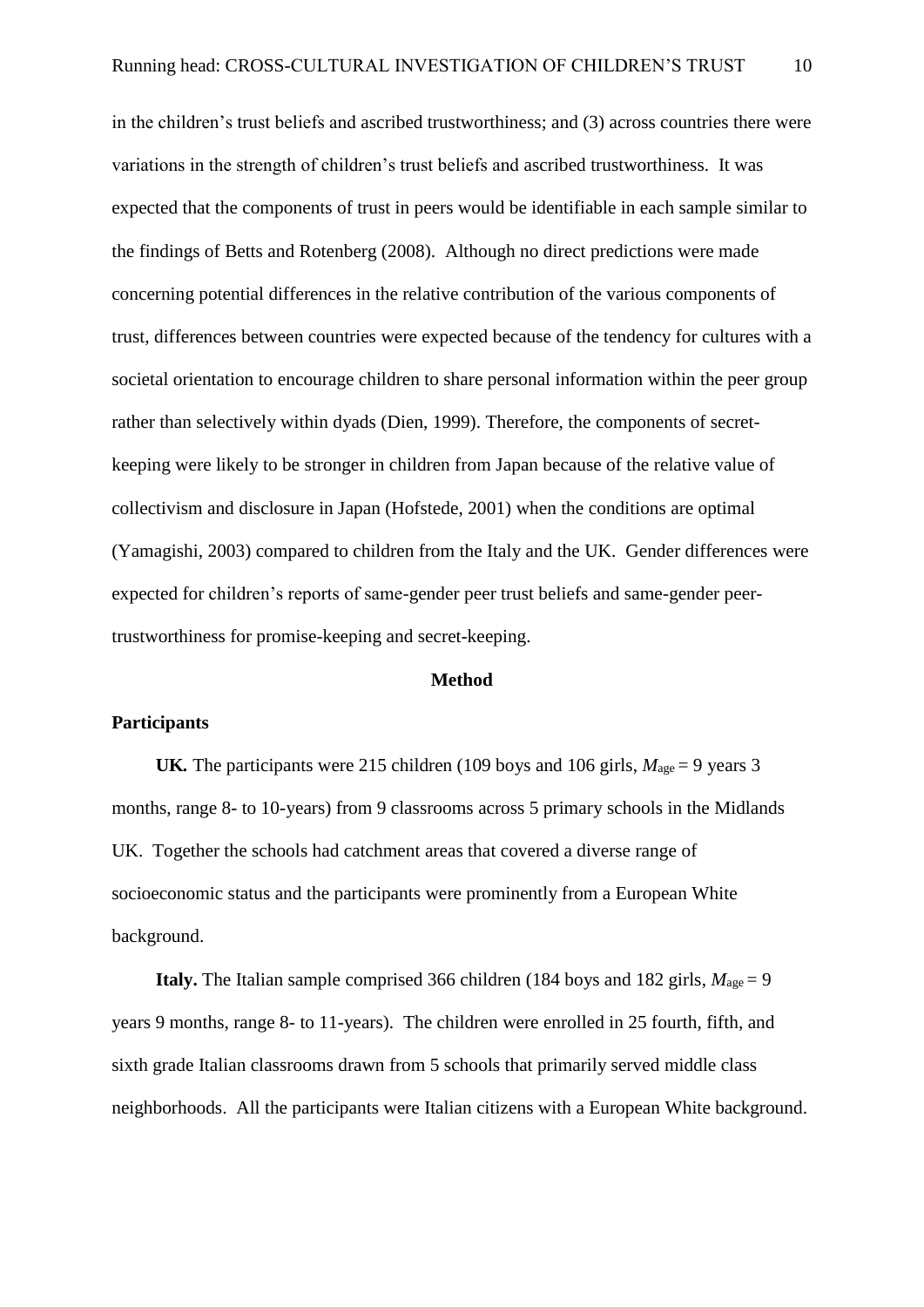**Japan.** The participants were 101 children (59 boys and 42 girls,  $M_{\text{age}} = 8$  year 10 months, range 8- to 10-years). The participants were from three classrooms at the biggest elementary school in a rural area of Japan. All of the participants were Asian except for a mixed-raced child.

Across all samples schools were identified that had classrooms with children aged between 8 and 11 and were then selected on a convenience basis.

### **Measures**

**Ratings of promise-keeping.** Similar to the procedure developed by Rotenberg and colleagues (Betts & Rotenberg, 2007; Rotenberg, MacDonald, & King, 2004), children were asked to report "how often each classmate keeps promises he/she had made" on a 5-point scale ranging from 1 (*Never*) to 5 (*Always*) as an indicator of reliability trust in their samegender peers. Prior to completing the measure the participants were told that keeping a promise is "when someone said he or she would do something and did it."

**Ratings of secret-keeping.** Following Rotenberg and colleagues' (Betts & Rotenberg, 2007; Rotenberg, MacDonald et al., 2004) procedure to assess emotional trust, children were asked to report "how often each classmate keeps secrets he/she had been told" on a 5-point scale ranging from 1 (*Never*) to 5 (*Always*) for their same-gender classmates. Prior to completing the measure, the children were told that keeping a secret is "when a person was told something that he or she should not tell others and didn't tell anyone".

To assess the validity of the promise-keeping and secret-keeping ratings, children from each country completed four modified items from the peer subscale of the Children's Generalized Trust Belief scale (Rotenberg et al., 2005). The items assessed generalized trust beliefs as promise-keeping (e.g., "Your friend said he/she will meet you after school to do homework with you. Do you think your friend will do homework together with you?") and secret-keeping (e.g., "You bought a birthday gift for a child in your class. You asked your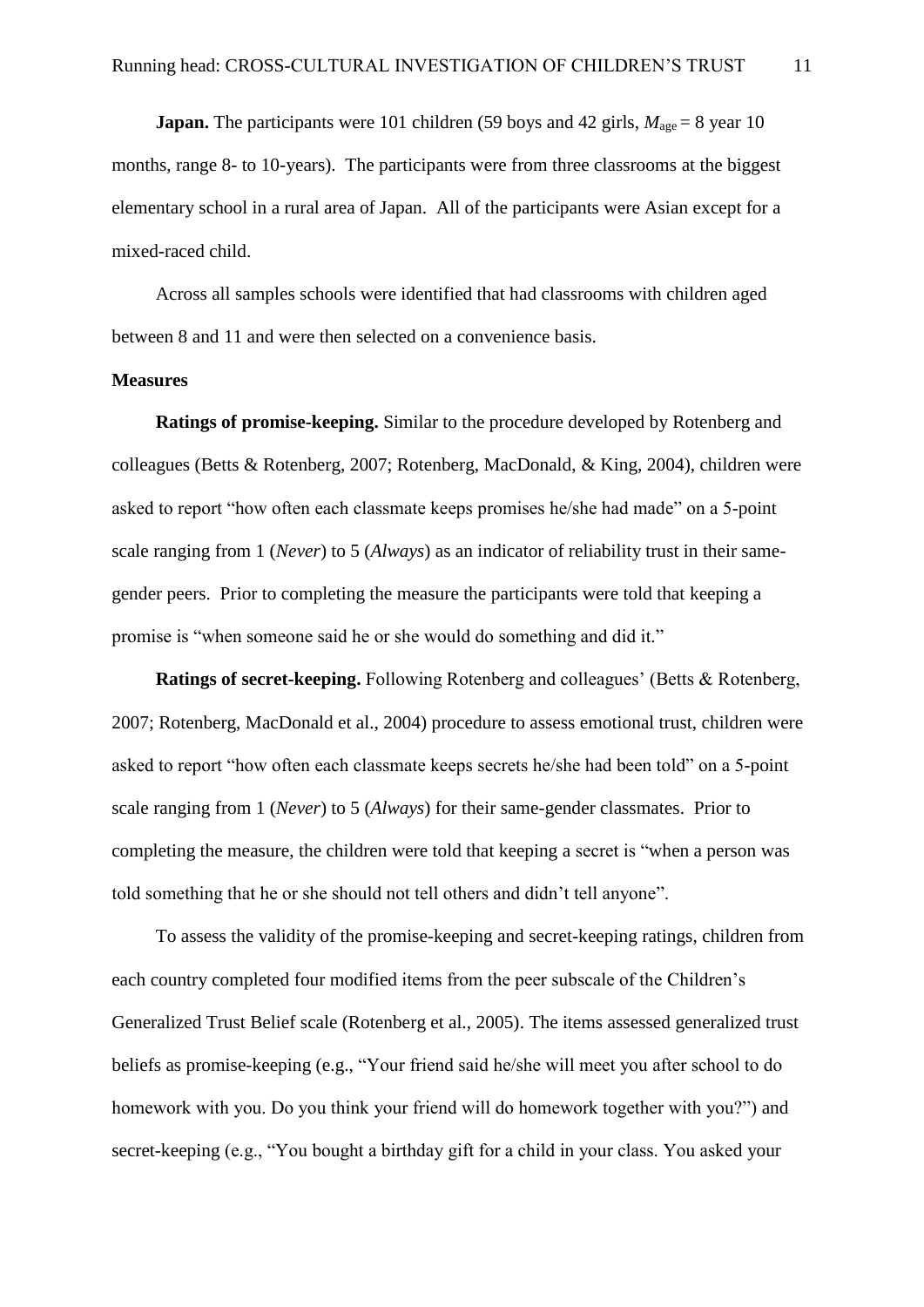friend not to tell anybody else about the gift as a surprise. Do you think your friend will not to tell anybody about the birthday gift?") in peers using a five-point scale ranging from 1 (*I definitely don't think so*) to 5 (*I definitely think so*). The association between the generalized trust beliefs scale score and the aggregate ratings of promise-keeping and secret-keeping attained or approached significance for the UK sample across gender,  $r(277) = .13$ ,  $p = 033$ , the Japanese sample,  $r(201) = .14$ ,  $p = .056$ , and for the Italian sample,  $r(187) = .20$ ,  $p = .050$ . **Procedure**

Participants completed the measures of promise-keeping, secret-keeping, and generalized trust independently in class groups. The participants were also informed that it was not a test and there were no correct answers. For the Italian and Japanese samples, the promise-keeping, secret-keeping, and generalized measures were translated in to Italian and Japanese respectively and then back translated in to English.

Consent for all samples was initially gained from the head teachers of the participating schools and letters were sent to parents informing them of the study. For the UK sample, parents were asked to notify the school if they did not want their children to participate in the research. For the Italian and Japanese sample, parents were asked to notify the school if they did want their children to participate. For all samples, children were asked to give their ascent before taking part in the research.

### **Results**

### **Identifying the components of children's trust**

The children's promise-keeping and secret-keeping reports were analyzed using round robin social relations analyzes conducted separately for each sample. A round robin analysis allows all of the dyadic combinations within the group to be explored because individuals can rate, and be rated by, all group members. Therefore, such analysis provides a "richer" picture of the social interactions compared with the other SRM techniques (Kenny et al., 2006) and,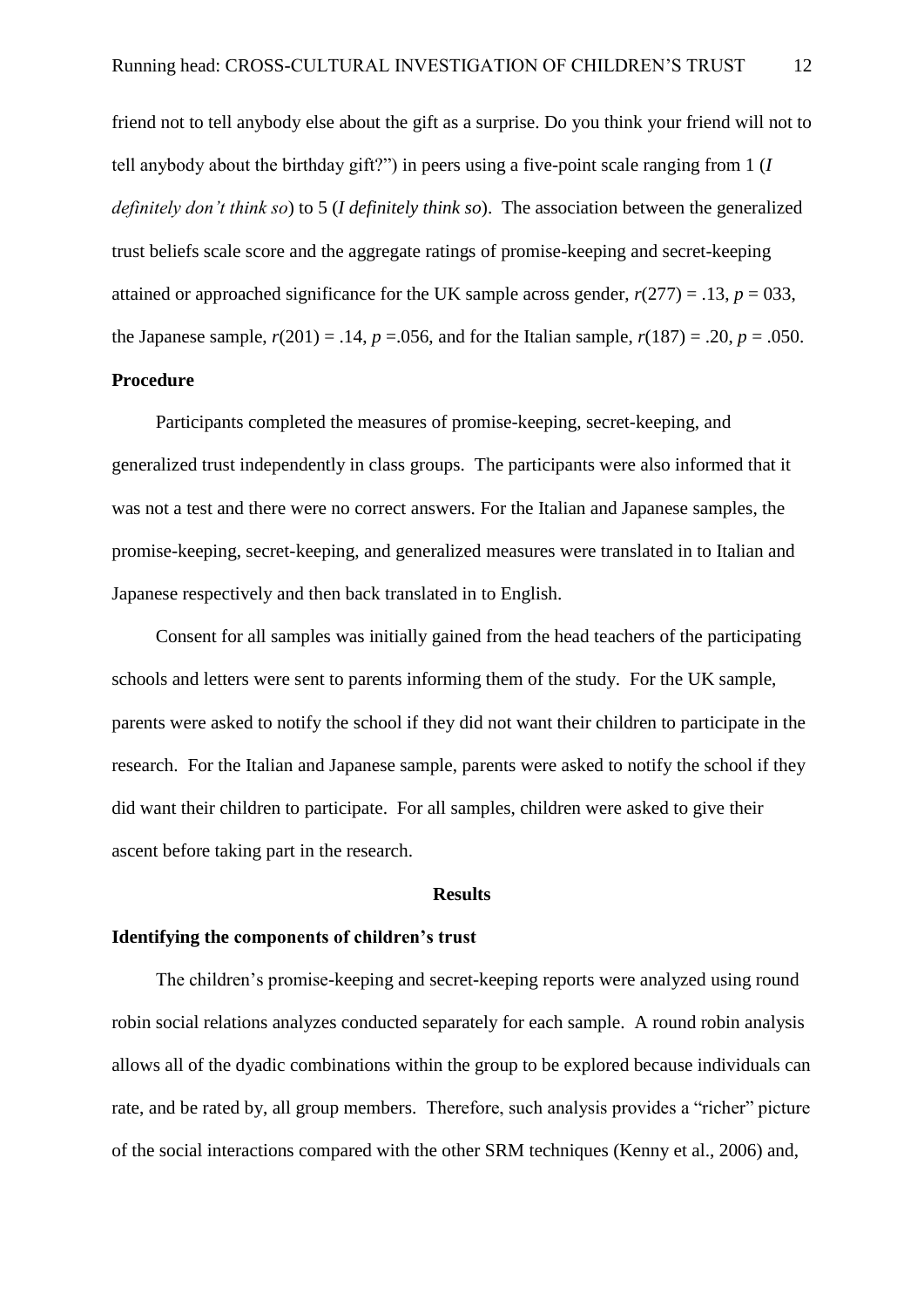as such, more closely reflects the nature of classroom interactions (Betts & Rotenberg, 2008; Betts et al., 2012).

The analysis was conducted using the specialist WinSoremo software (Kenny & Xuan, 2002) to partition the variance in to actor, partner, and relationship/error. As data was available for two related indicators of trust for each sample, a construct of trust was created to separate the relationship variance from the error variance. The groups were derived from the participating classrooms and split according to the children's gender.

For the analysis of the UK sample, there were 18 groups that ranged in size from 7 to 18 ( $M = 11.78$ ,  $SD = 3.56$ ). For the analysis of the Italian sample, there were 46 groups that ranged in size from 4 to 16 ( $M = 8.07$ ,  $SD = 2.94$ ). For the analysis of the Japanese sample, there were 6 groups that ranged in size from 13 to 22 ( $M = 16.83$ ,  $SD = 3.43$ ). Therefore, the size and number of groups exceed the recommendations of Kenny et al. (2006) to achieve power of .80. The variations in group size and number across the samples did not influence the outcome of the social relations analysis as the variance calculations are predicated on infinite numbers of raters (see Kenny, 1994a).

The results of the simple variance partitioning by country are shown in Table 1. The various components of trust could be identified for promise-keeping, secret-keeping, and the construct of trust across all three samples. Specifically, there was evidence that a significant proportion of the variance in promise-keeping, secret-keeping, and the trust construct was accounted for by actor variance (ratings of trust awarded to others termed trust beliefs in previous research), partner variance (ratings of trust elicited from others termed ascribed trustworthiness in previous research), and relationship variance (the unique ratings between interaction partners) across all samples. Together, these results suggest that 8- to 11-yearolds from the UK, Italy, and Japan, trust has common traits with regard to the ratings of trust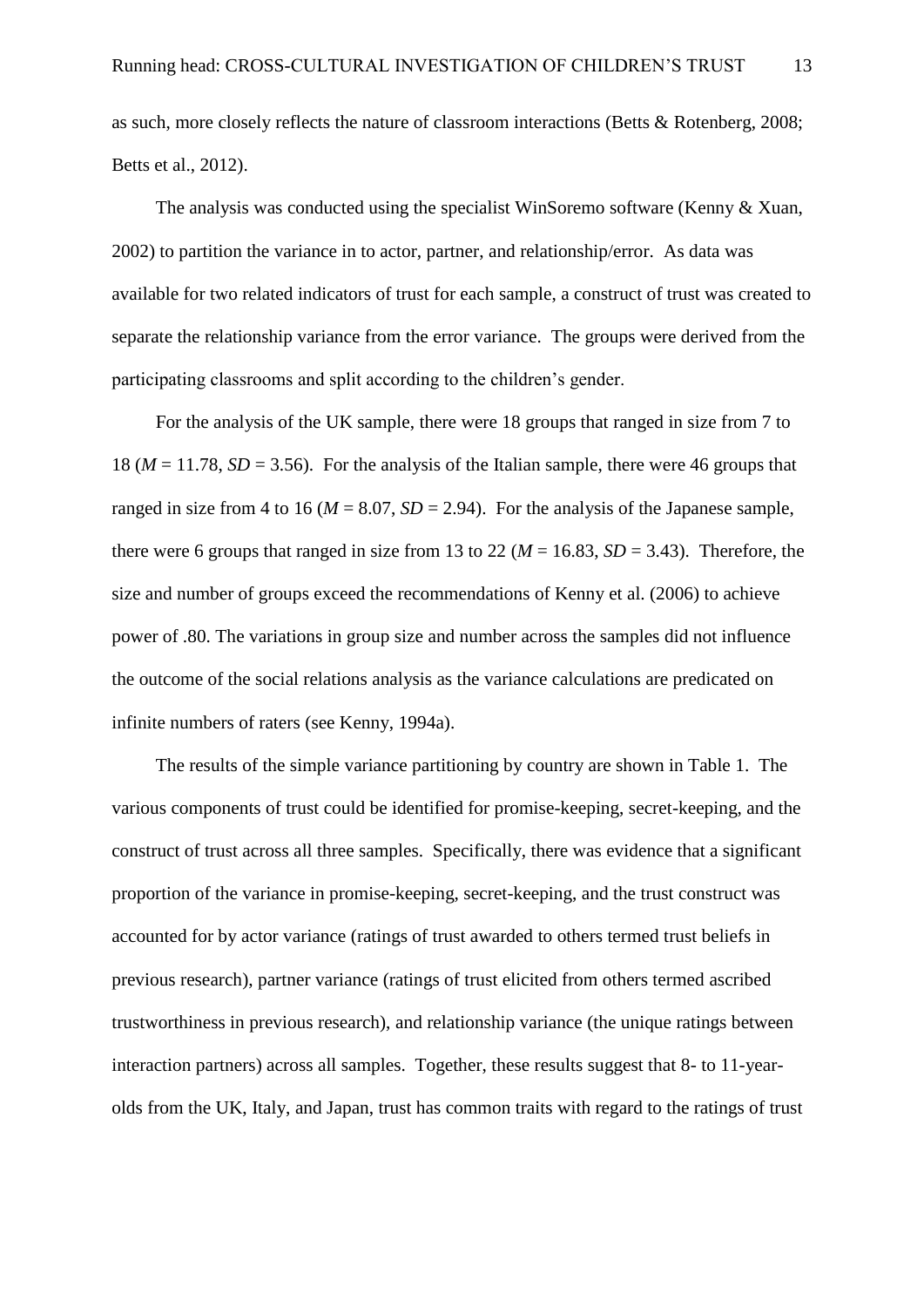awarded to others, the ratings of trust elicited from others, and the unique relationship between interaction partners.

For promise-keeping, the proportion of variance accounted for by actor and partner variance was similar across the samples suggesting reliable differences in the children's same-gender promise-keeping trust beliefs (actor variance) and ascribed trustworthiness (partner variance). For children from the UK promise-keeping partner variance was higher than the promise-keeping actor variance, whereas for children from Italy and Japan the promise-keeping actor variance was higher than the promise-keeping partner variance (see Table 1). The largest proportion of the variance for promise-keeping was accounted for by relationship/error variance. There was evidence of dyadic reciprocity suggesting that the children match their expressions of promise-keeping.

For secret-keeping, the proportion of variance accounted for by actor and partner variance was similar for the UK and Italian sample, although it was greater for the Japanese sample. Together, these results suggest that reliable differences in the children's samegender secret-keeping trust beliefs (actor variance) and ascribed trustworthiness (partner variance) could be identified across all samples (see Table 1). The largest proportion of the variance for secret-keeping was accounted for by relationship/error variance. There was also evidence of dyadic reciprocity of secret-keeping in the children from the UK and Italy, although not Japan.

For the construct of trust, the results revealed that the actor, partner, and relationship components of the dyadic relationship each accounted for a significant proportion of the variance in the children's trust, across all of the samples. Therefore, according to the social relations analysis there were reliable differences in the children's: (a) Same-gender peer trust beliefs; (b) same-gender ascribed trustworthiness; and, (c) the unique nature of the relationship respectively ( $p < .05$ ). Further, by comparing the proportion of variance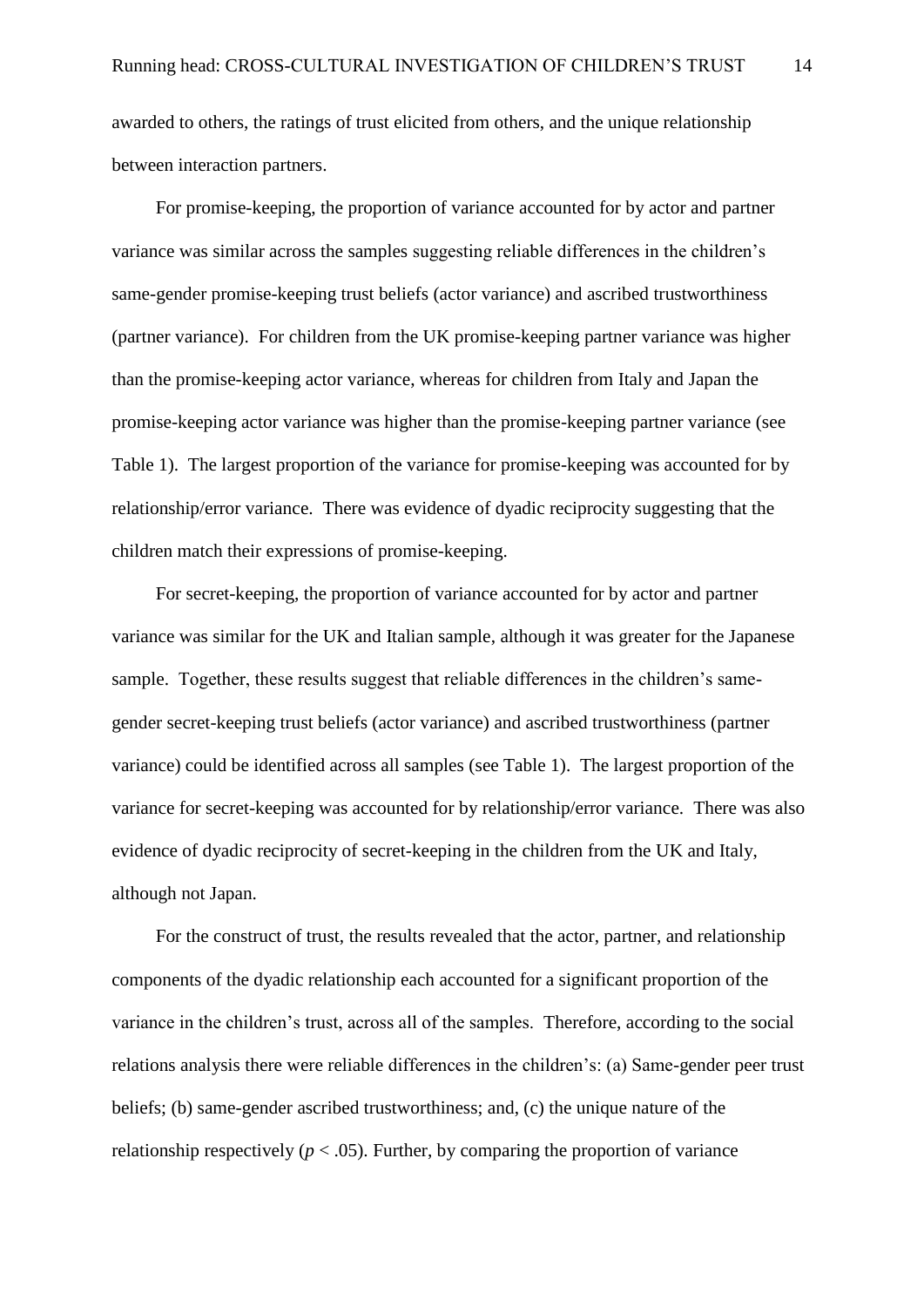accounted for within the dyadic relationship, the results revealed that across all samples trust was most strongly a dyadic variable that was influenced by the nature of the relationship. Differences also emerged in the relative importance of actor and partner variance across the samples, with the actor variance being greater and the partner variance lower in the Japanese sample than the comparable variance in the other samples.

------------------------------

Insert Table 1 about here

-------------------------------

### **Base of trust, gender, and country differences for the components of trust**

A 2 x 2 x 3 (Base of Trust [promise keeping, secret keeping] x Gender [male, female] x Country [UK, Italy, Japan]) mixed ANOVA was used to examine differences in the children's individual actor effects yielded from the social relations analysis (representing same-gender peer trust beliefs, see Table 2 for the ANOVA summary table and Table 3 for descriptives). Base of Trust was the only repeated measure. There were significant main effects of Base of Trust, Gender, and Country: The ratings of secret-keeping trust beliefs awarded to same-gender peers were significantly higher than the ratings of promise-keeping trust beliefs awarded to same-gender peers, males scored significantly higher than females, and children from Japan had significantly higher same-gender trust beliefs than children from the UK and Italy,  $p < 0.05$ . There was also a significant Base of Trust x Gender x Country interaction. The interaction occurred because boys from Japan had higher actor effects for secret-keeping compared to promise-keeping than boys from the UK and Italy,  $F(2,678) =$ 19.32,  $p < .001$ .

Insert Table 2 and Table 3 about here

------------------------------

-------------------------------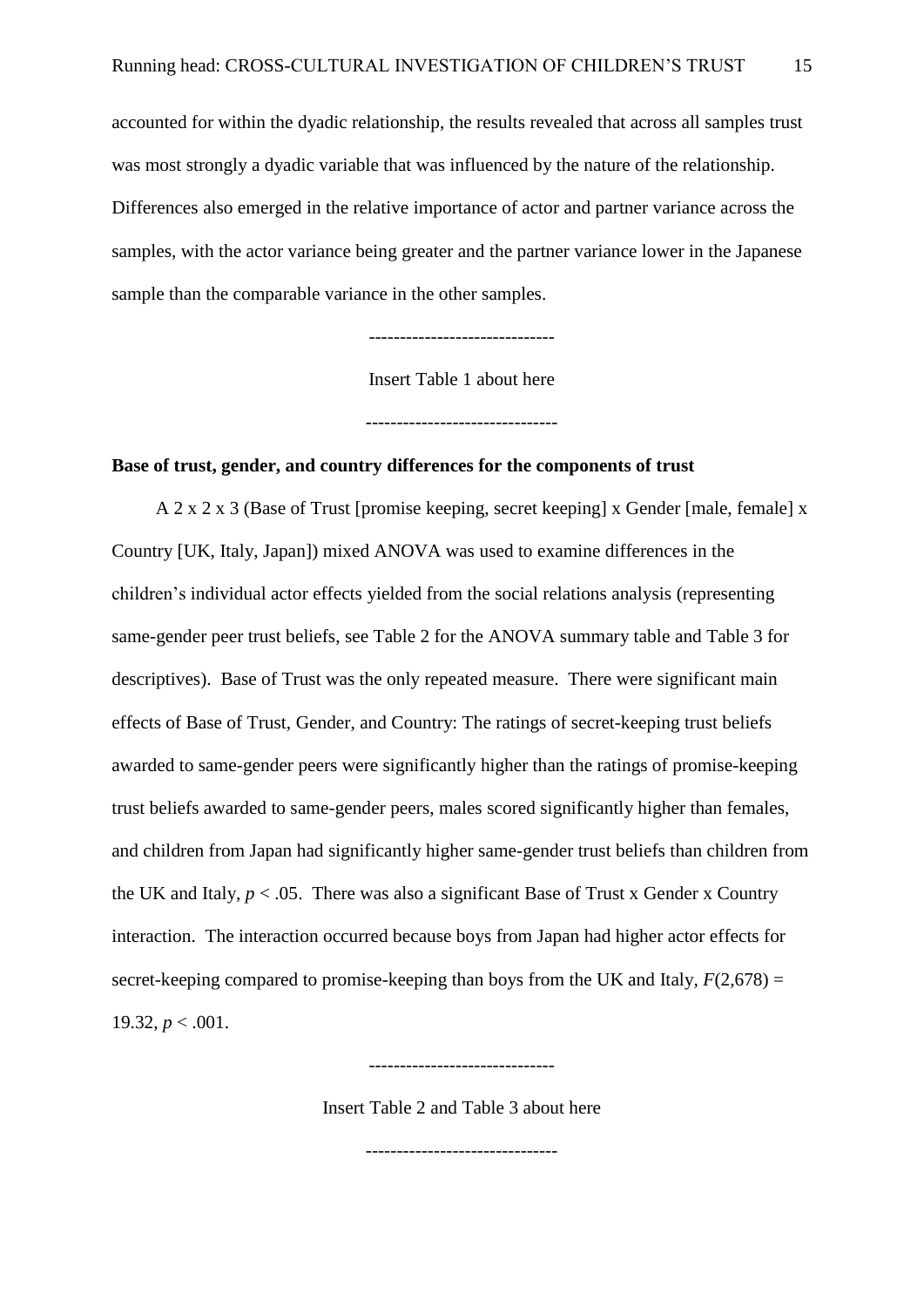A 2 x 2 x 3 (Base of Trust [promise keeping, secret keeping] x Gender [male, female] x Country [UK, Italy, Japan]) mixed ANOVA was also used to examine differences in the children's individual partner effects yielded from the social relations analysis (representing same-gender ascribed trustworthiness, see Table 4 for the ANOVA summary table and Table 3 for the descriptives). Base of trust was the only repeated measure. There were significant main effects of Country: Children from Japan elicited significantly higher ratings of ascribed trustworthiness from their same-gender peers than children from the UK and Italy,  $p < .05$ . There was also a significant Base of Trust x Gender x Country interaction. The interaction occurred because boys from Japan had higher same-gender ascribed trustworthiness for secret-keeping compared to promise-keeping than boys from the UK and Italy,  $F(2,678) =$ 20.12,  $p < .001$ .

------------------------------

Insert Table 4 about here

-------------------------------

**Discussion**

In summary, across 8- to 11-year-olds from the UK, Italy, and Japan there was clear evidence that the components of trust identified in Rotenberg's (1994, 2010) BDT interpersonal trust framework could be separately identified using social relations analyzes. Additionally, across all samples, the results of the social relations analyzes suggested that children's trust was most strongly a dyadic phenomenon that was largely influenced by the nature of the relationship. Together these results suggested that for children, the underlying components of trust are somewhat universal.

Through the application of the SRM, it was also possible to separately identify the relative importance of children's trust beliefs and ascribed trustworthiness from the variance within the dyads, and the relative proportion of these varied according to the sample and facet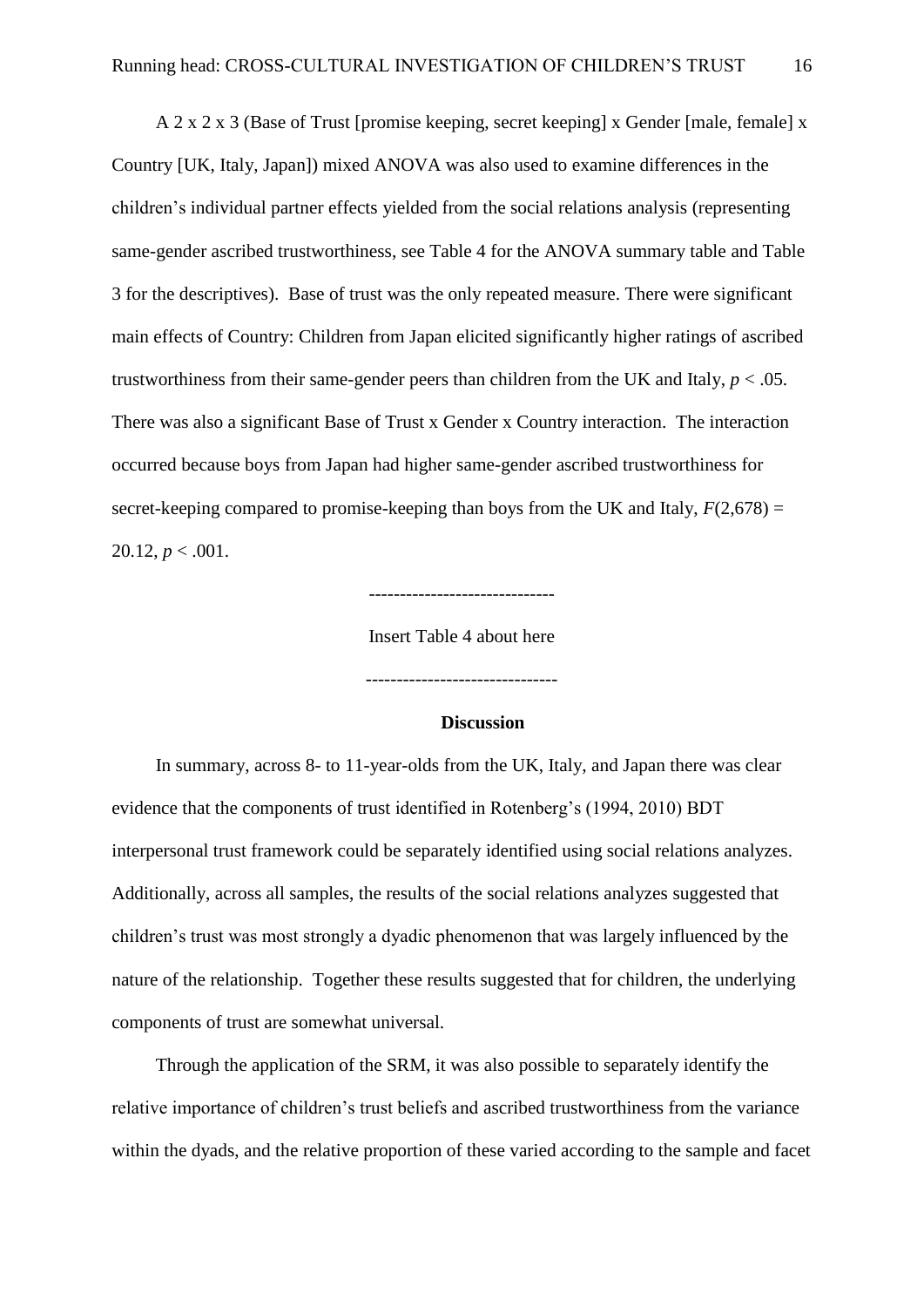of trust. Specifically, the proportion of variance accounted for by children's trust beliefs and ascribed trustworthiness was greatest for children in Japan, especially for secret-keeping ascribed trustworthiness. These differences may reflect cultural differences with regard to normative expectations of trust and cultural differences with regard to appropriate disclosure (Dien, 1999). For example, previous research has highlighted cultural differences in the appropriateness of the underlying motives of truth telling and lying (Fu et al., 2007; Heyman et al., 2008; Lee et al., 1997; Lee et al., 2001). Further, the culturally specific social processes that children are exposed to (Chen, 2012) may have been reflected in the differences in the children's trust reported across the various samples in the present study. The finding that secret-keeping ascribed trustworthiness was higher in children from Japan may have also reflected that those children developed a sense of assurance in their same-sex peers because of the sense of commitment that emerged from the relationship (Igarashi et al., 2008; Rothbaum et al., 2000).

There was also evidence of significant reciprocal trust for promise-keeping and secretkeeping in all samples, except for secret-keeping in children from Japan, providing further evidence that trust is likely reciprocated (Rotenberg, 2010). The lack of significant reciprocal secret-keeping in children from Japan may reflect the nature of the wider society they lived in and how that impacted on trust. As Japan can be regarded as a 'tight' culture, because it has strong societal norms (Gelfand, Nishii, & Raver, 2006), this may have influenced children's development of trust in their same-gender peers. Specifically, it has been argued that in cultures that are characterized as tight the strong societal norms result in individuals relying less on interpersonal trust and focus more on trust in institutions (Gunia, Brett, Nandkeolyar, & Kamdar, 2011). Moreover, reciprocal trust in individuals from Japan is predicated on cooperation when mutual monitoring and control are possible of the interaction partner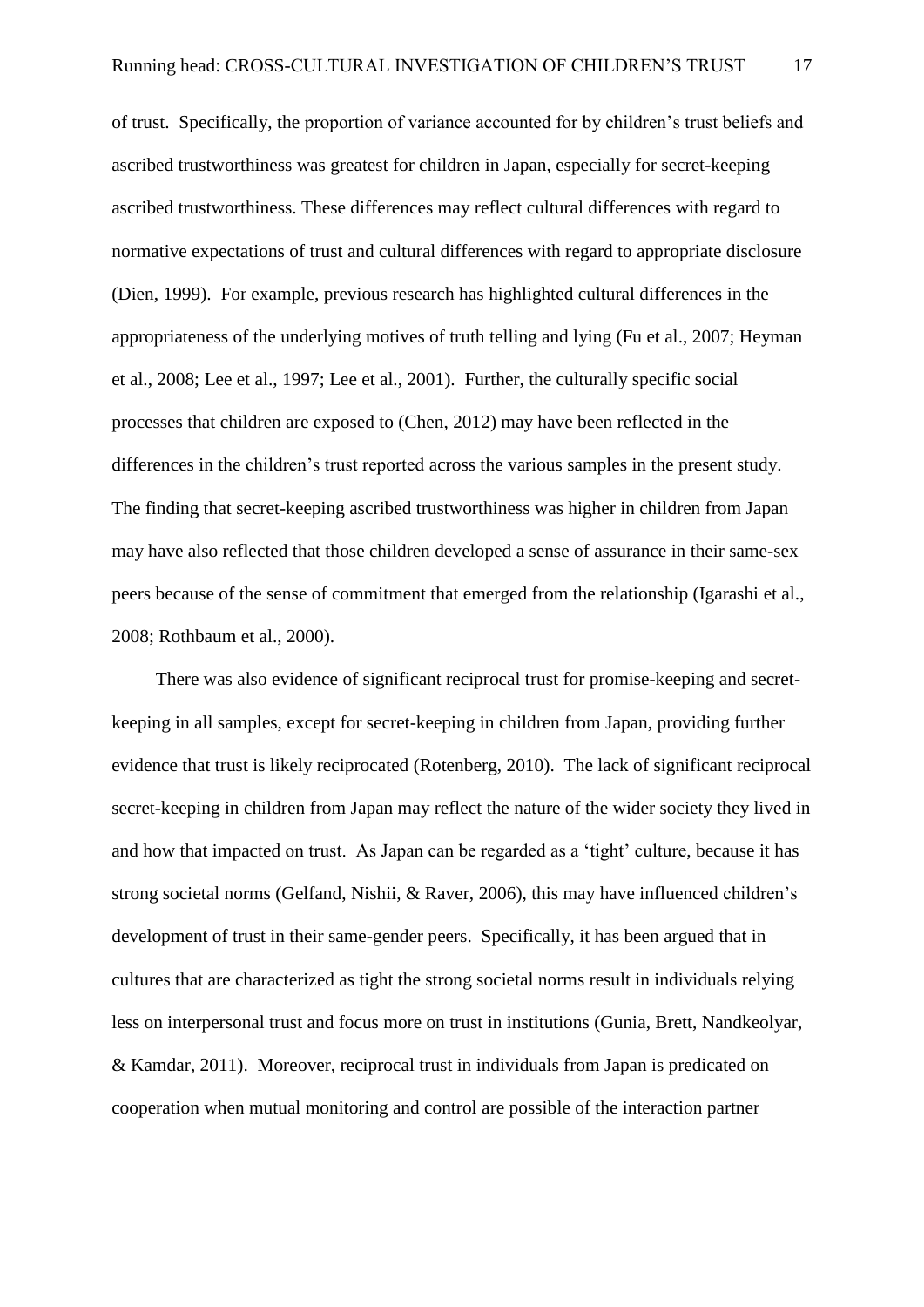(Yamagishi, 2003) and because of the nature of the children's social groups, these conditions may not have been met.

As further evidence of the universality of the components of trust, and in support of the conceptualization of the bases and domains in Rotenberg's (1994, 2010) BDT interpersonal trust framework, the components of trust were identifiable when different indicators of trust and different social groups were examined. Specifically, there was evidence that trust beliefs and ascribed trustworthiness could be separately identified for both promise-keeping and secret-keeping in same-gender peers in all samples. This finding supported Rotenberg's BDT interpersonal trust framework that conceptualized trust as involving cognitions and behaviors that can be identified in a range of targets. Further, the ability to distinguish between trust beliefs and ascribed trustworthiness for promise-keeping and secret-keeping supported the claim that promise-keeping and secret-keeping are appropriate indicators of children's trust for the reliability and emotional bases of the BDT interpersonal trust framework, respectively (Betts & Rotenberg, 2008; Betts, Rotenberg, & Trueman, 2009b). However, the variation that emerged across the samples with regard to the amount of variance that could be accounted for by trust beliefs, ascribed trustworthiness, and dyadic trust across children's same-gender peer relationships suggests that researchers need to be sensitive to cultural specific definitions of trust such as the distinction between generalized trust and assurance in Japan (Igarashi et al., 2008; Rothbaum et al., 2000) in future research. Rotenberg's BDT interpersonal trust framework could also be refined to take in to acknowledge that trust relationships operate in the context of these societal norms.

Together, the findings of the current study indicate that there are indeed some commonalities in children's trust across culture and reinforce Bernath and Feshbach's (1995) proposition that children's trust represents a personality trait. Specifically, Bernath and Feshbach argue that children develop trust as part of their early social interactions and the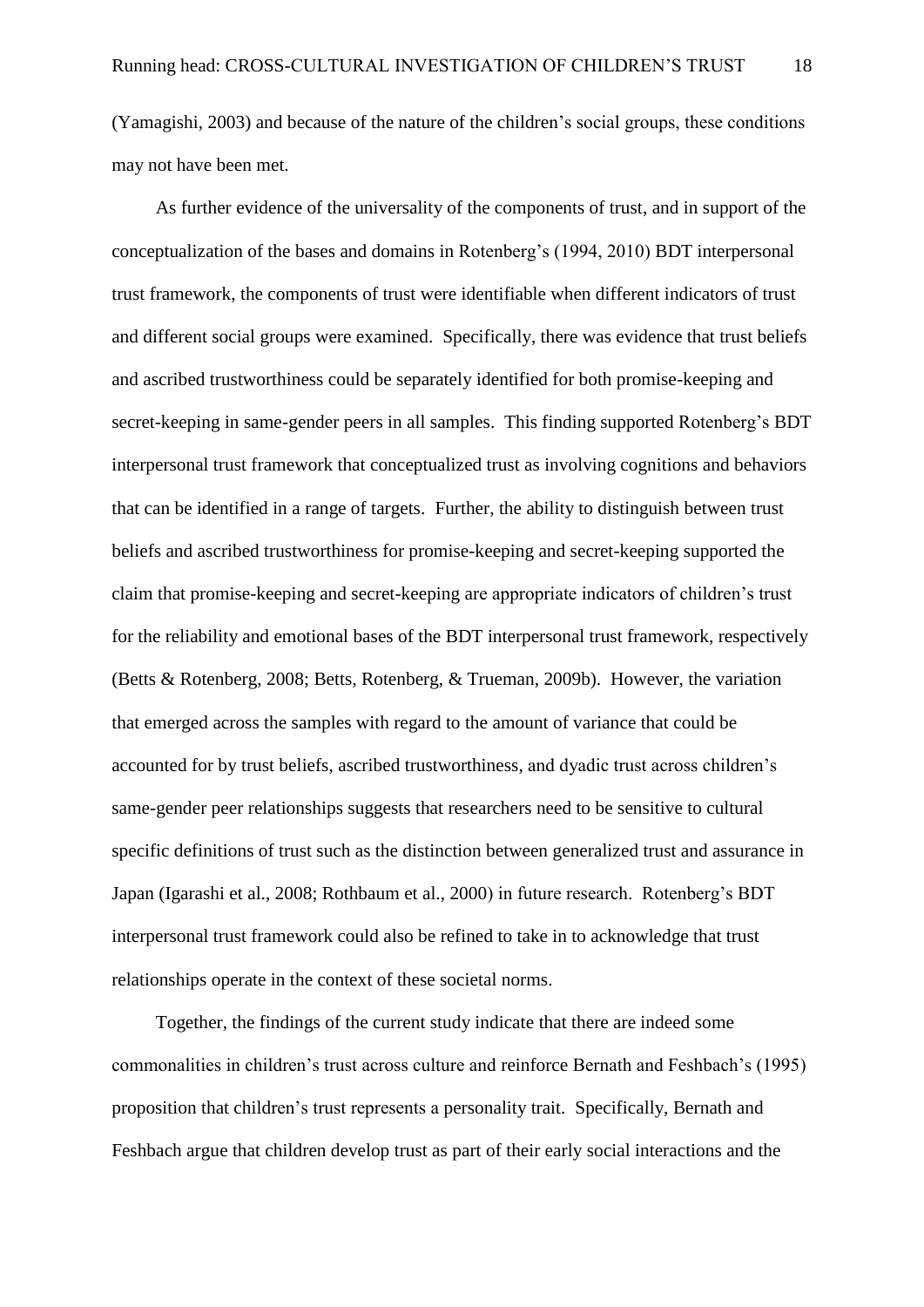response children develop to risk, and through these social interactions a sense of trust is internalized such that it becomes part of the individual's personality, although longitudinal studies are required to fully examine this proposal. The universal patterns of trust identified in the current study, also supported Erikson's (1995) proposition that trust is a key developmental stage. Building on Erikson's theory, Szcześniak, Colaço, and Rondón (2012) argued that children's ability to trust others allows them to deal with new situations with confidence. Similarly, attachment theory suggested that experiencing consistent and dependable caregiving fosters a sense of trust (Bridges, 2003; Mikulincer, 1998) with trust pivotal for the development of secure attachments (Bowlby, 1969).

The present study also identified gender differences in children's peer trust beliefs, with boys having higher levels of same-gender trust than girls, as assessed by the actor effects yielded from the social relations analysis. Although we predicted gender differences in the children's same-gender peer trust beliefs, the direction of this difference was contrary to expectation. Specifically, we had expected that girls would have higher levels of trust beliefs and ascribed trustworthiness than boys because of the importance of trust and ascribed trustworthiness for girls' social relationships (Betts & Rotenberg, 2007). However, the current findings may have emerged because of changes to the peer networks according to age (Galvan et al., 2011). Further, the gender differences identified in the current study may reflect cultural differences in the children's peer groups more generally. It is likely that peer groups fulfill different roles with those in collectivist cultures and cultures high in family values placing less importance on the peer group than those from individualistic cultures where the peer group provides children with a source of individuation and intimacy (Schwarz et al., 2012).

Same-gender peer groups were the focus of the present research. However, while children tend to primarily interact with their same gender peers (Hay et al., 2004), more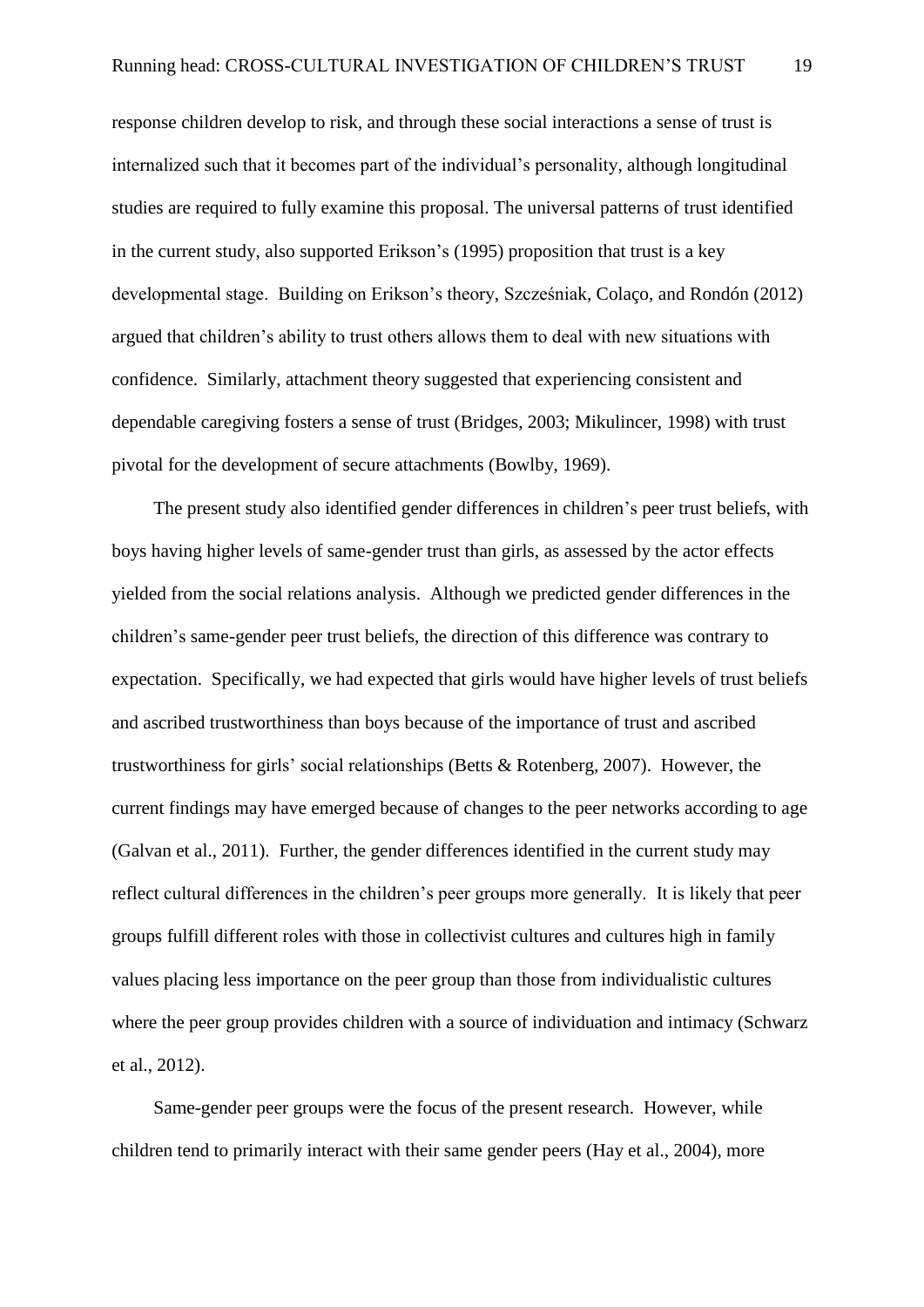recently researchers have advocated examining same-gender peer relationships in the context of class-wide peer relationships (Howes, 2010; Maassen, van Boxtel, & Goossens, 2005). Specifically, children's same-gender peer relationships often occur in the broader context of the classroom which can be regarded as somewhat of an institutional peer group (Howes, 2010). Consequently, future research should examine trust in a broader context of social groups to further explore the universality of the components of trust because there is evidence these components extend beyond children's same-gender peer relationships. Future research should also further examine how children from different cultures conceptualize trust and whether these different conceptualizations are associated with promise-keeping and secretkeeping.

The present research added further support to Kenny and his colleagues' (Kenny, 2007; Kenny & La Voie, 1984) claims that the SRM is an appropriate analytical tool for dyadic trust and extended the previous research examining children's trust using the SRM (Betts & Rotenberg, 2008; Betts, Rotenberg, & Trueman, 2010) through examining older children's trust from a range of cultures. However, it is important to acknowledge that the SRM is not without limitations. For example, the model does not test the strength of the dyadic reciprocity within the relationships and also assumes that the reciprocal effects within the context of the relationships are linear in nature (Kenny et al., 2006; Kenny & La Voie, 1984). Further, the SRM does not take in to account the potential effects that individuals beyond the dyad may have on the members of the dyad but rather the SRM assumes that individuals are not influenced by the actions of dyads that they are not part of (Kenny & La Voie, 1984). However, it is possible that the children's trust behavior within dyads may be influenced by the reputation that they have at a class level and this may be particularly salient for societal orientated cultures. Consequently, in order to overcome this limitation we asked the children to provide their ratings individually and not to disclose their responses. The samples from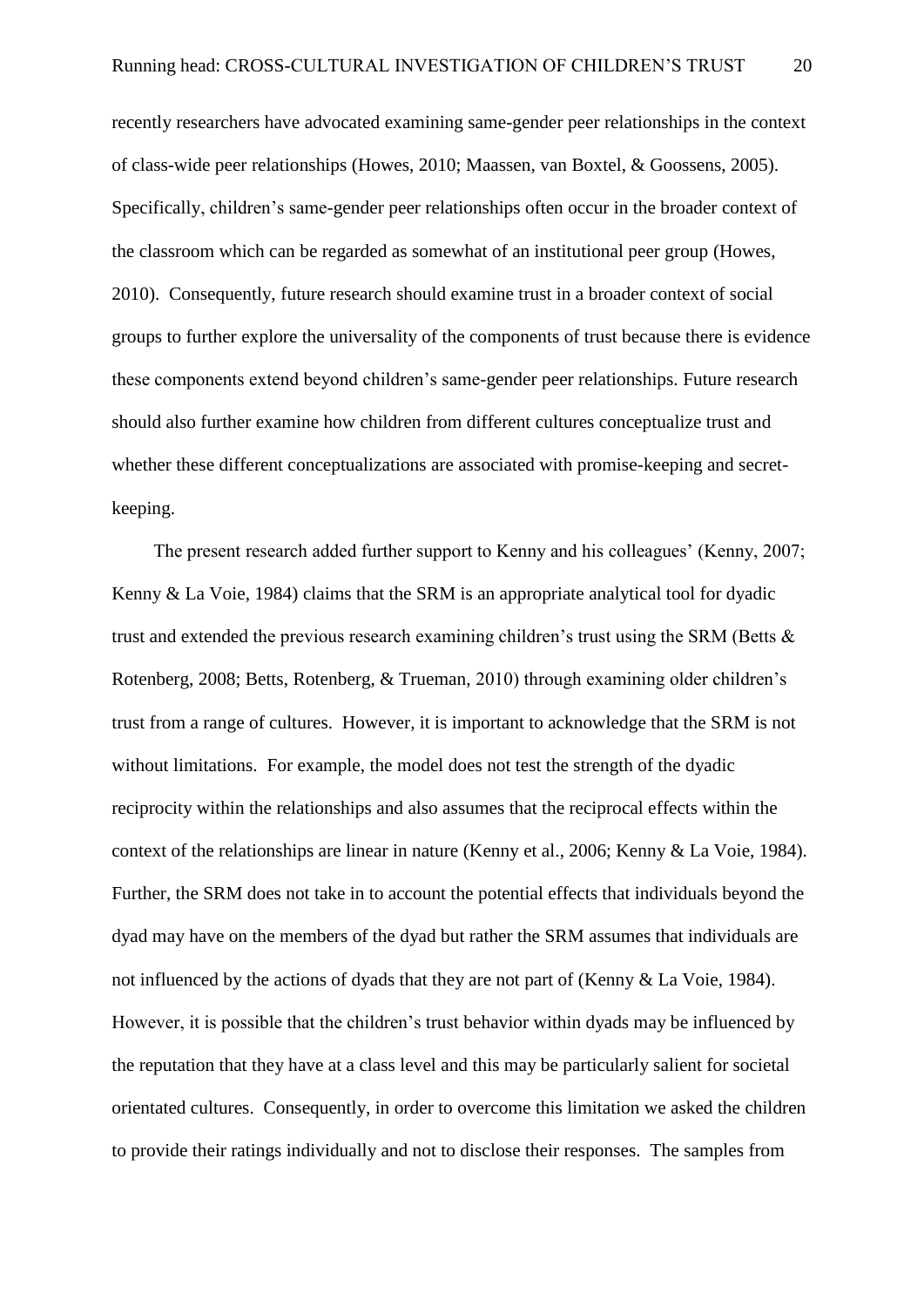each of the countries also represented relatively homogenous groups with regard to social economic status; therefore, future research should examine children's trust with more heterogeneous samples. There was also variation in the number and size of the class groups according to country with the sample from Japan having the fewest groups which may have contributed to the differences in trust identified across countries. However, Lashley and Kenny (1998) advocated, using fewer larger groups generates more data per group and, as such, the parameter estimates are more stable than a larger number of smaller groups. Further, across all of the samples, the number and size of groups exceeded the recommendation of 5 groups of 12 and 3 groups of 12 to achieve a power of .80 for actor variance and partner variance respectively (Kenny et al., 2006).

The present research provided evidence of the potential universal nature of the components of children's trust. Given that trust is such an important variable for the development and maintenance of social and societal relationships (Rotter, 1971, 1980) and the importance of trust for psychosocial adjustment (Barefoot, Maynard, Beckham, Brummett, & Siegler, 1998; Fletcher, Simpson, Thomas, & Giles, 1980), trust interventions should be further refined to promote harmonious social interactions such that there is a propensity to develop trusting orientations when interacting with others. Further, the universal nature of trust also could have implications for the development of interventions to promote intergroup harmony similar to those proposed by Turner et al. (2010).

In conclusion, across the three samples, there was evidence that the components of children's trust could be separately identified using the social relations analysis demonstrating the replicability and durability of the components of children's trust across cultures varying in the societal versus person orientated dimension. Specifically, individual differences in the children's trust beliefs, ascribed trustworthiness, and dyadic reciprocity of trust emerged in children from the UK, Italy, and Japan, although there was some cultural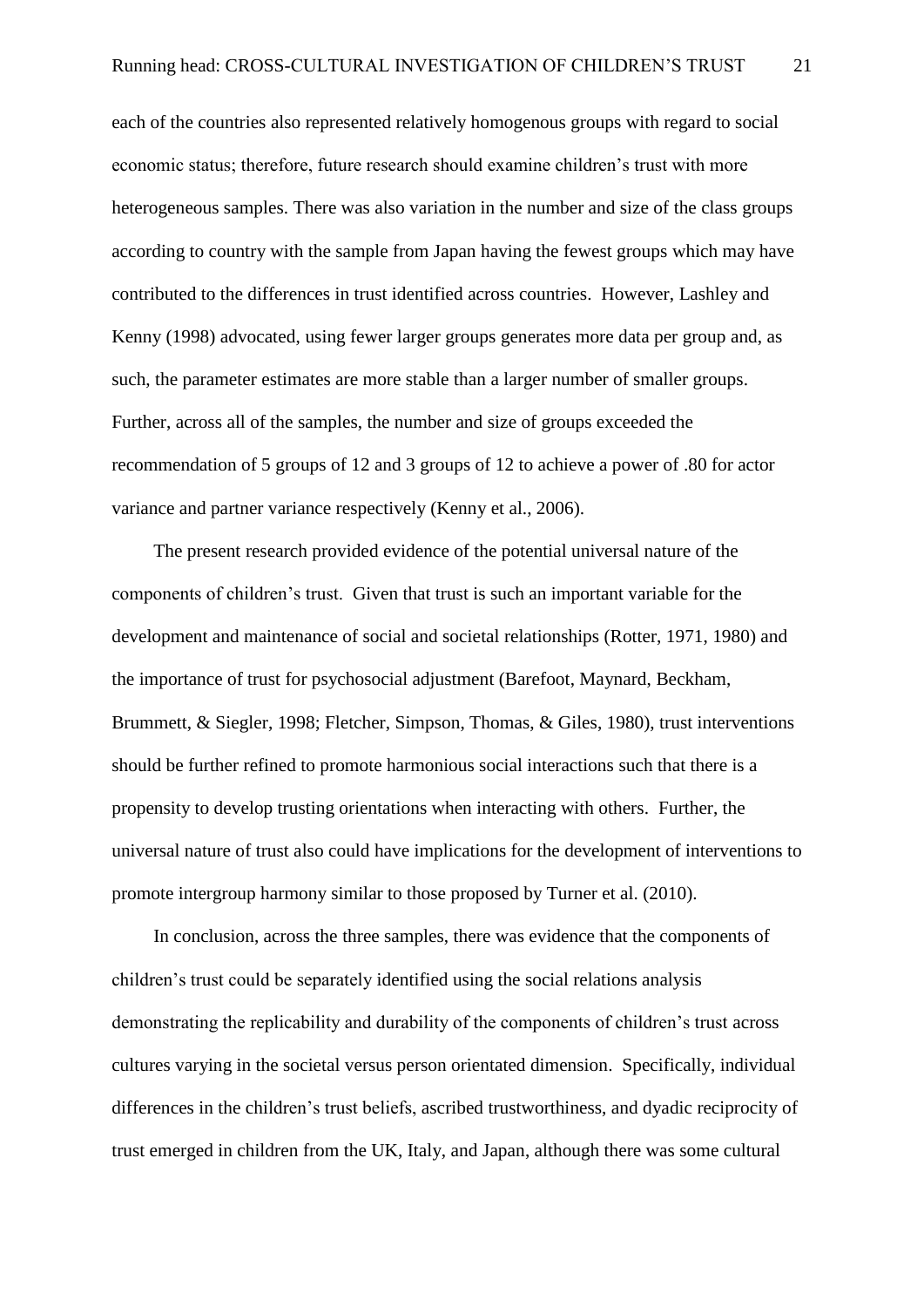variation in the relative contribution of these components. Further, across all samples it was evident that children's trust was influenced by the context of the relationship. Together, these findings suggest that trust and the components of trust can be regarded as a universal phenomenon.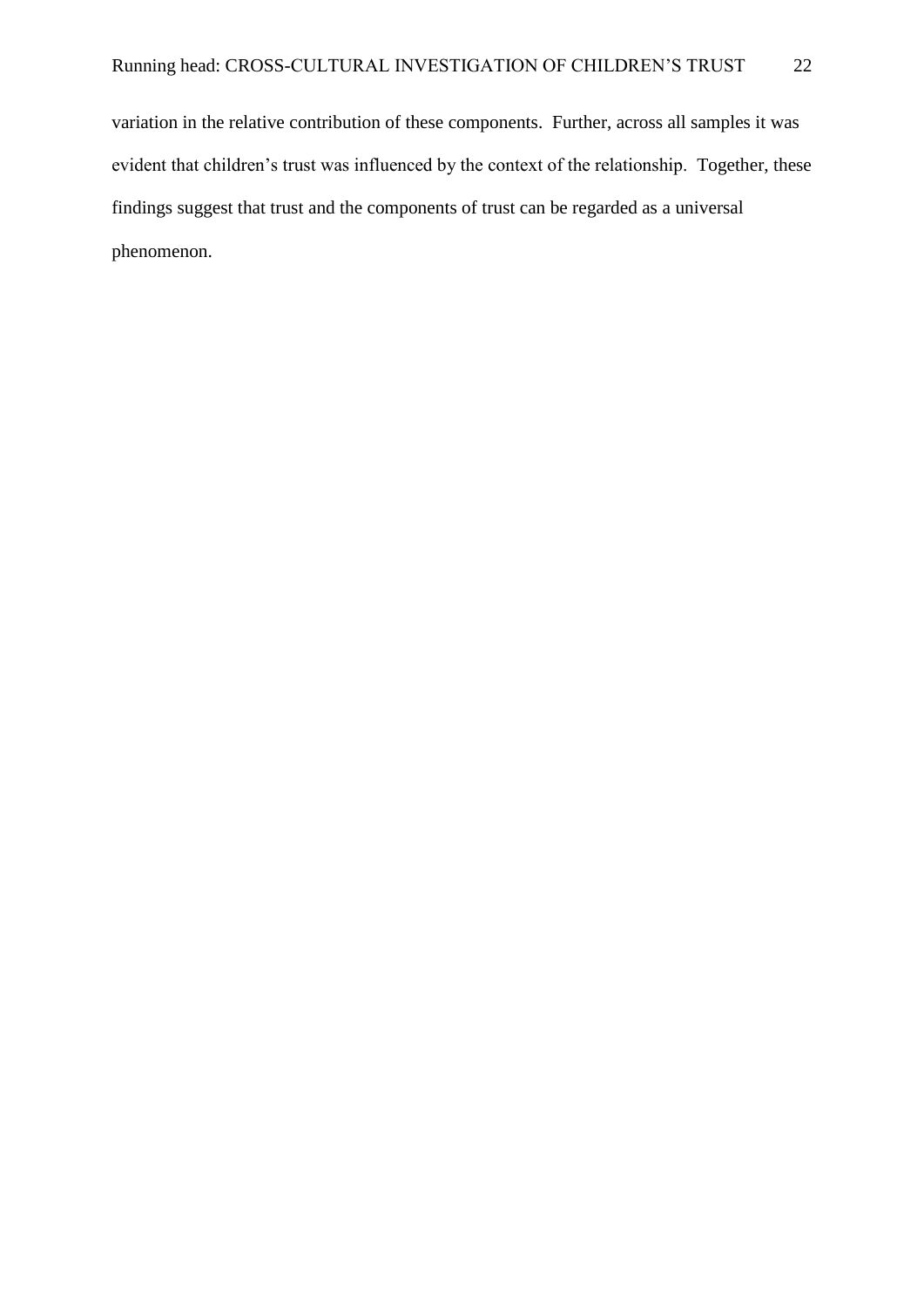#### **References**

- Barefoot, J. C., Maynard, K. E., Beckham, J. C., Brummett, B. H. H. K., & Siegler, I. C. (1998). Trust, health and longevity. *Journal of behavioral medicine, 21,* 517-526.
- Berndt, T. J., & Perry, T. B. (1986). Children's perception of friendships as supportive relationships. *Developmental Psychology, 22,* 640–648.
- Bernath, M. S., & Feshbach, N. D. (1995). Children's trust: Theory, assessment, development, and research directions. *Applied & Preventive Psychology, 4,* 1-19.
- Betts, L. R., & Rotenberg, K. J. (2007). Trustworthiness, friendship and self-control: Factors that contribute to young children's school adjustment. *Infant and Child Development, 16,* 491- 508. doi: 10.1002/icd.518
- Betts, L. R., & Rotenberg, K. J. (2008). A social relations analysis of young children's trust in their peers across the early years of school. *Social Development, 17,* 1039-1055. doi:10.1111/j.1467-9507.2008.00479.
- Betts, L. R., Rotenberg, K. J., & Trueman, M. (2009a). An investigation of the impact of young children's self-knowledge of trustworthiness on school adjustment: A test of the Realistic Self-Knowledge and Positive Illusion models. *British Journal of Developmental Psychology, 27,* 405-424. doi: 10.1348/026151008X329517
- Betts, L. R., Rotenberg, K. J., & Trueman M. (2009b). The early childhood generalised trust belief scale. *Early Childhood Research Quarterly, 24,* 175-185. doi: 10.1016/j.ecresq.2008.10.002
- Betts, L. R., Rotenberg, K. J., & Trueman, M. (2010). The application of dyadic level analyses to examine young children's specific trust beliefs, peer-reported trustworthiness and reciprocity of trust (pp. 110-132). In K. J. Rotenberg (Ed.), *Interpersonal trust during childhood and adolescence*. Cambridge, Cambridgeshire: Cambridge University Press.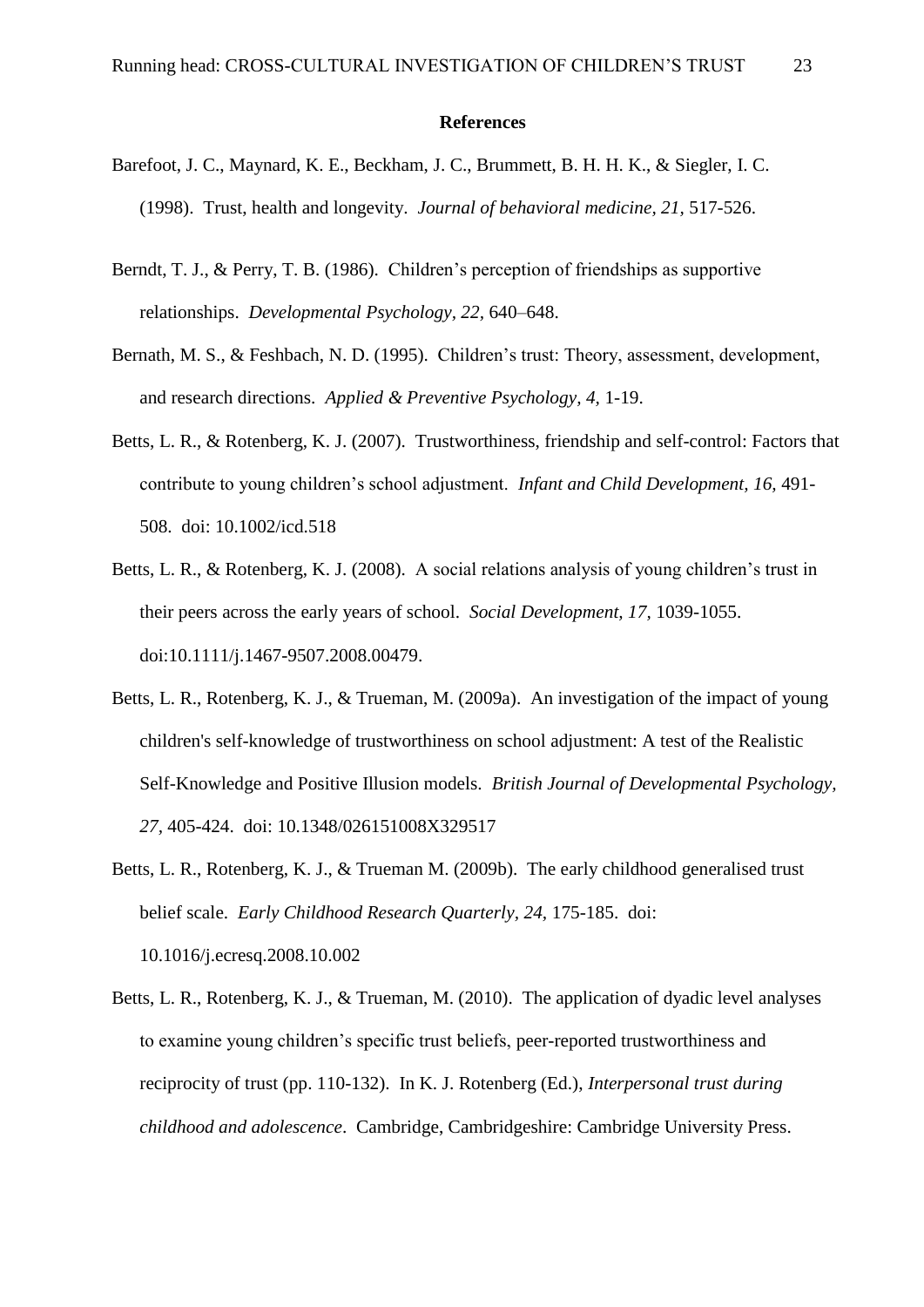Betts, L. R., Rotenberg, K. J., Trueman, M., & Stiller, J. (2012) Examining the components of children's peer liking as antecedents of school adjustment. *British Journal of Developmental Psychology, 30,* 303-325. doi: 10.1111/j.2044-835X.2011.02041.x

Bowlby, J. (1969). *Attachment and loss volume 1: Attachment.* London: The Hogarth Press

- Bridges, L. J. (2003). Trust, attachment, and relatedness. In M. H. Bornstein, L. Davidson, C. L. M. Keyes, & K. A. Moore (Eds), *Well-being: Positive development across the life course* (pp. 177-189). Mahwah: Lawrence Erlbaum Associates, Publishers.
- Chen, X. (2012). Culture, peer interaction, and socioemotional development. *Child Development Perspectives, 6,* 27-34. doi: 10.1111/j.1750-8606.2011.00187.x
- Chen, X., & Eisenberg, N. (2012). Understanding cultural issues in child development: Introduction. *Child Development Perspectives, 6,* 1-4. doi: 10.1111/j.1750- 8606.2011.00217.x
- Chen, X., Rubin, K. H., & Sun, Y. (1992). Social reputation and peer relationships in Chinese and Canadian children: A cross-cultural study. *Child Development, 63,* 1336-1343.
- Coie, J. D., Cillessen, A. H. N., Dodge, K. A., Hubbard, J. A., Schwartz, D., Lemerise, E. A., & Bateman, H. (1999). It takes two to fight: A test of relational factors and a method for assessing aggressive dyads. *Developmental Psychology, 35,* 1179-1188. doi:10.1037/0012-1649.35.5.1179
- Dien, D. S-F. (1999). Chinese authority-directed orientation and Japanese peer-group orientation: Questioning the notion of collectivism. *Review of General Psychology, 3,*  372-385.
- Erikson, E. H. (1995). *Childhood and society*. London: Vintage.
- Erwin, P. (1995). *Friendship and peer relations in children.* Chichester, West Sussex: John Wiley & Sons.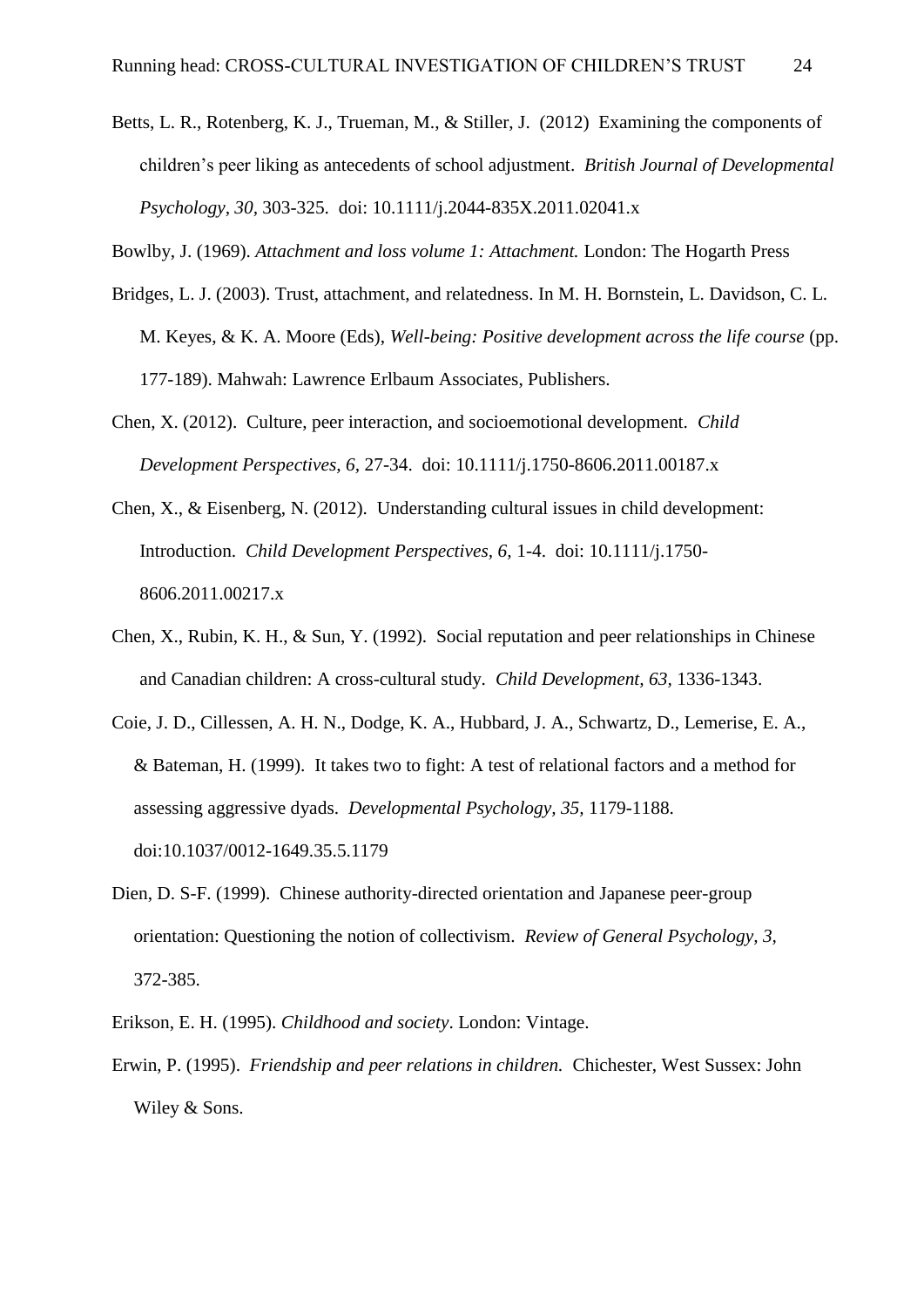- Fletcher, G. O., Simpson, J. A., Thomas, G., & Giles, L. (1999). Ideals in intimate relationships. *Journal of Personality and Social Psychology, 76,* 72–89
- Fu, G., Xu, F., Cameron, C. A., Heyman, G., & Lee, K. (2007). Cross-cultural differences in children's choices, categorizations, and evaluations of truths and lies. *Developmental Psychology, 43,* 278-293. doi: 10.1037/0012-1649.43.2.278
- Furman, W., & Bierman, K. L. (1984). Children's conceptions of friendship: A multimethod study of developmental changes. *Developmental Psychology, 20,* 925–931.
- Fusaro, M., & Harris, P. L. (2008). Children assess informant reliability using bystanders' non-verbal cures. *Developmental Science, 11,* 771-777. doi: 10.1111/j.1467- 7687.2008.00728.x
- Galvan, A., Spatzier, A., & Juvonen, J. (2011). Perceived norms and social values to capture school culture in elementary and middle school. *Journal of Applied Developmental Psychology, 32,* 346-353. doi: 10.1016/j.appdev.2011.08.005
- Gelfand, M. J., Nishii, L. H., Raver, J. L. (2006). On the nature and importance of cultural tightness-looseness. *Journal of Applied Psychology, 91,* 1225-1244. doi: 0.1037/0021- 9010.91.6.1225
- Gunia, B. C., Brett, J. M., Nandkeolyar, A. K., & Kamdar, D. (2011). Paying a price: Culture, trust, and negotiation consequences. *Journal of Applied Psychology, 96,* 774-789. doi: 10.1037/a0021986
- Harris, P . L. (2007). Trust. *Developmental Science, 10,* 135-138. doi: 10.1111/j.1467- 7687.2007.00575.x
- Hay, D. F., Payne, A., & Chadwick, A. (2004). Peer relations in childhood. *Journal of Child Psychology and Psychiatry, 45,* 84-108. doi:10.1016/S0022-4405(03)00048-7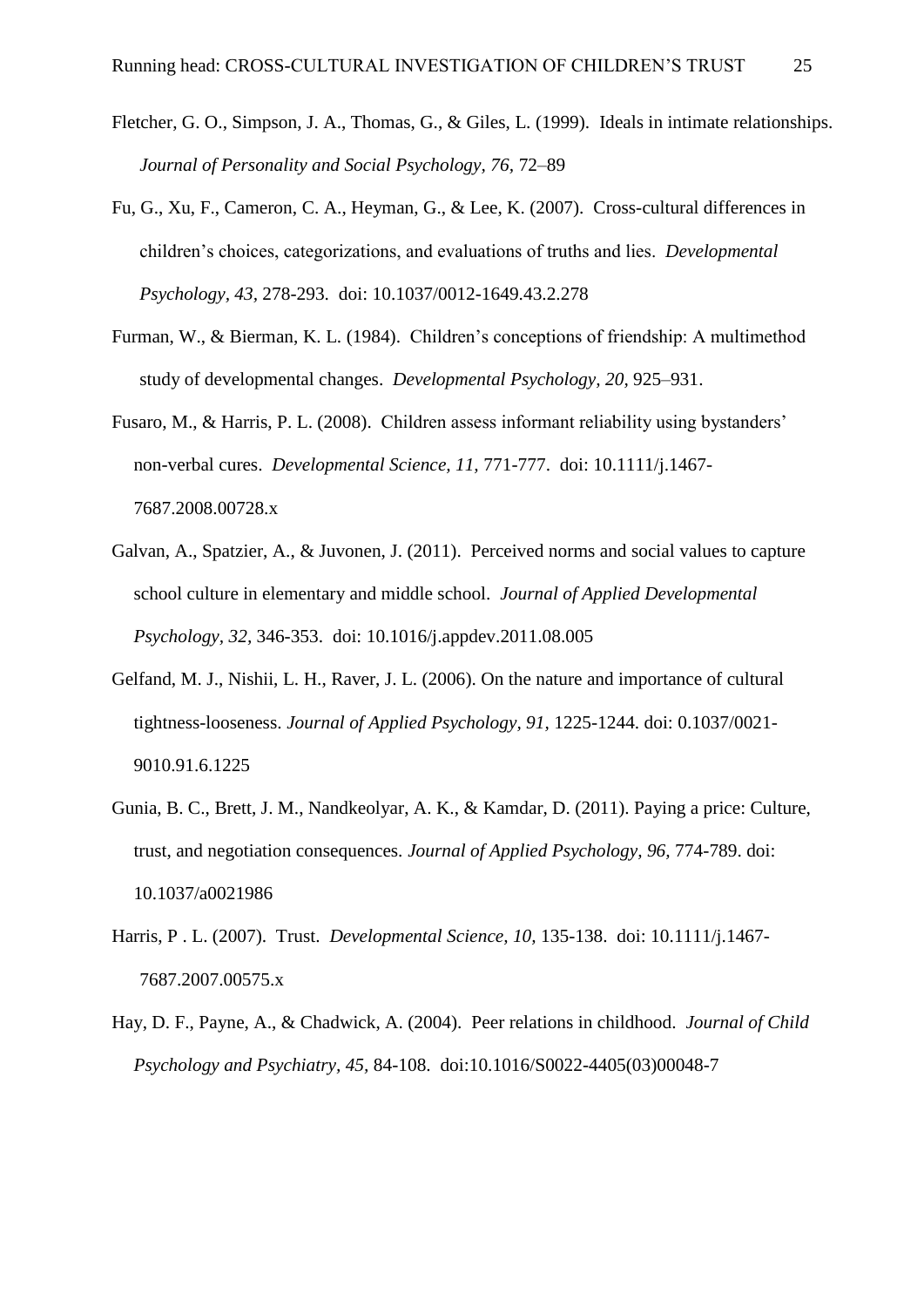- Heyman, G. D., Fu, G., & Lee, K. (2008). Reasoning about the disclosure of success and failure to friends among children in the United States and China. *Developmental Psychology, 44,*  908-918. doi: 10.1037/0012-1649.44.4.908
- Hofstede, G. (2001). *Cultural consequences: Comparing values, behaviours, intentions, and organizations across nations.* Sage: Thousand Oaks, California.
- Howes, C. (2010). *Peer groups and children's development.* Chichester, West Sussex: Wiley-Blackwell.
- Hubbard, J. A., Dodge, K. A., Cillessen, A. H. N., Coie, J. D., & Schwartz, D. (2001). The dyadic nature of social information processing in boys' reactive and proactive aggressive. *Journal of Personality and Social Psychology, 80,* 268-280.
- Igarashi, T., Kashima, Y., Kashima, E. S., Farsides, T., Kim, U., Strack, F. … Yuki, M. (2008). Culture, trust, and social networks. *Asian Journal of Social Psychology, 11,* 88- 101. doi: 10.1111/j.1467-839X.2007.00246.x
- Imber, S. (1973). Relationship of trust to academic performance. *Journal of Personality and Social Psychology, 28,* 145-150. doi: 10.1037/h0035644
- Kenny, D. A. (1994a). *Interpersonal perception: A social relations analysis*. New York, NY: The Guilford Press.
- Kenny, D. A. (1994b). Using the social relations model to understand relationships. In R. Erber & R. Gilmour (Eds.), *Theoretical framework for personal relationship*. (pp. 111- 127). Hillsdale, NJ: Lawrence Erlbam Associates.
- Kenny, D. A. (2007). Soremo version 2. Retrieved from http://davidakenny.net/progs/soremo.doc accessed 16th December 2011
- Kenny, D. A., Kashy, D. A., & Cook, W. L. (2006). *Dyadic data analysis.* New York, NY: Guilford Press.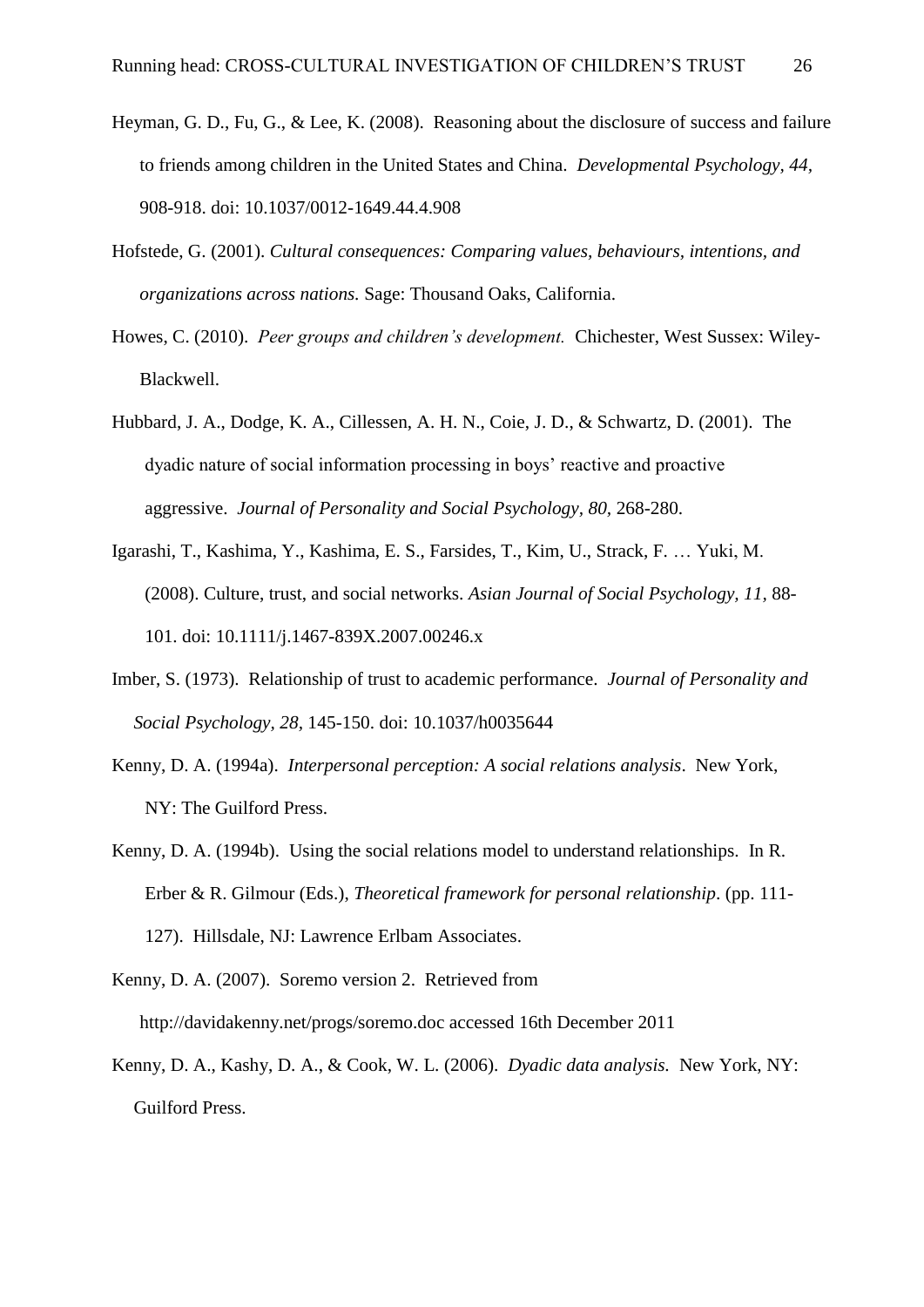- Kenny, D. A., & La Voie, L. (1984). The social relations model. *Advances in Experimental Social Psychology, 18,* 141-182. doi: 10.1016/S0065-2601(08)60144-6
- Kenny, D. A., & Xuan, A. (2002). Winsoremo [computer software].
- Kwon, K., & Lease, A. M. (2009). Children's social identification with a friendship group: A moderating effect on intent to conform to norms. *Small Group Research, 40,* 694-719. doi: 10.1177/1046496409346578
- Lashley, B. R., & Kenny, D. A. (1998). Power estimation in social relations analysis. *Psychological Methods, 3,* 328-338. doi: 10.1037//1082-989X.3.3.328
- Lecciso, F., Petrocchi, S., Liverta-Sempio, O., Marchetti, A. (2011) Un contributo per un nuovo strumento di misura della fiducia tra affetti e mentalizzazione: la Trust Story. *Psicologia Clinica dello Sviluppo, 15,* 63-94.
- Lee, K., Cameron, C. A., Xu, F., Fu, G., & Board, J. (1997). Chinese and Canadian children's evaluations of lying and truth telling: Similarities and differences in the context of pro-and antisocial behaviors. *Child Development, 68,* 924-934.
- Lee, K., Xu, F., Fu, G., Cameron, C. A., & Chen, S. (2001). Taiwan and Mainland Chinese and Canadian children's categorization and evaluation of evaluation of lie- and truth-telling: A modesty effect. *British Journal of Developmental Psychology, 19, 525-542.*
- Maassens, G. H., van Boxtel, H. W., Goossens, F. A. (2005). Reliability of nominations and two-dimensional rating scale methods for sociometric status determination. *Applied Developmental Psychology, 26,* 51-68. doi:10.1016/j.appdev.2004.10.005
- Malloy, T. E., & Kenny, D. A. (1986). The social relations model: An integrative method for personality research. *Journal of Personality, 54,* 199-225. doi:10.1111/1467- 6494.ep8970547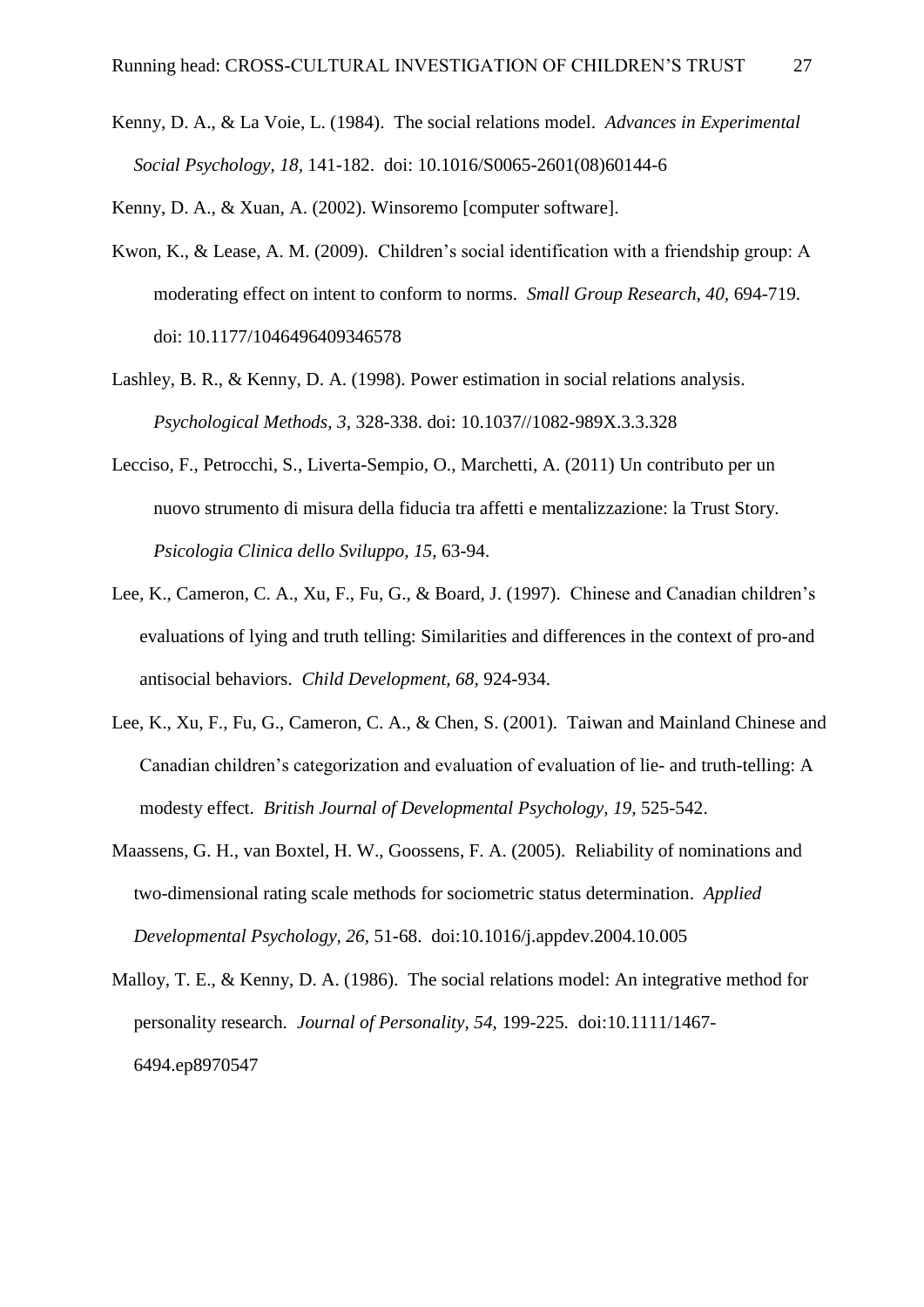- Mikulincer, M. (1998). Attachment working models and the sense of trust: An exploration of interaction goals and affect regulation. *Journal of Personality and Social Psychology, 74,* 1209-1224.
- Nesdale, D., Maass, A., Kiesner, J., Durkin, K., Griffiths, J., & James, B. (2009). Effects of peer group rejection and a new groups' norms on children's intergroup attitudes. *British Journal of Developmental Psychology, 27,* 799-814. doi: 10.1348/026151008X381690
- Oishi, S., Kurtz, J. L., Miao, F. F., Park, J., & Whitchurch, E. (2011). The role of familiarity in daily well-being: Developmental and cultural variation. *Developmental Psychology, 47,*  1750-1756. doi: 10.1037/a0025305
- Pace, C. S., San Martini, P., & Zavattini, G. C. (2011). The factor structure of the Inventory of Parent and Peer Attachment (IPPA): A survey of Italian adolescents. *Personality and Individual Differences, 51,*83-88. doi: 10.1016/j.paid.2011.03.006
- Ross, H. S., & Lollis, S. P. (1989). A social relations analysis of toddler peer relationships. *Child Development, 60,* 1082-1091. doi:10.1111/1467-8624.ep9676123
- Rotenberg, K. J. (1984). Sex differences in children's trust in peers. *Sex Roles, 11,* 953-957.
- Rotenberg, K. J. (1986). Same-sex patterns and sex differences in the trust-values basis of children's friendships. *Sex Roles, 15,* 613-626.
- Rotenberg, K. J. (1994). Loneliness and interpersonal trust. *Journal of Social and Clinical Psychology, 13,* 152-173. doi: 10.1521/jscp.1994.13.2.152
- Rotenberg, K. J. (2010). The conceptualization of interpersonal trust: A basis, domain, and target framework. In K. J. Rotenberg (Ed.), *Interpersonal trust during childhood and adolescence* (pp. 25-59). Cambridge, Cambridgeshire: Cambridge University Press.
- Rotenberg, K. J., Addis, N., Betts, L. R., Corrigan, A., Fox, C., Hobson, Z., & Boulton, M. J. (2010). The relation between trust beliefs and loneliness from childhood to adulthood.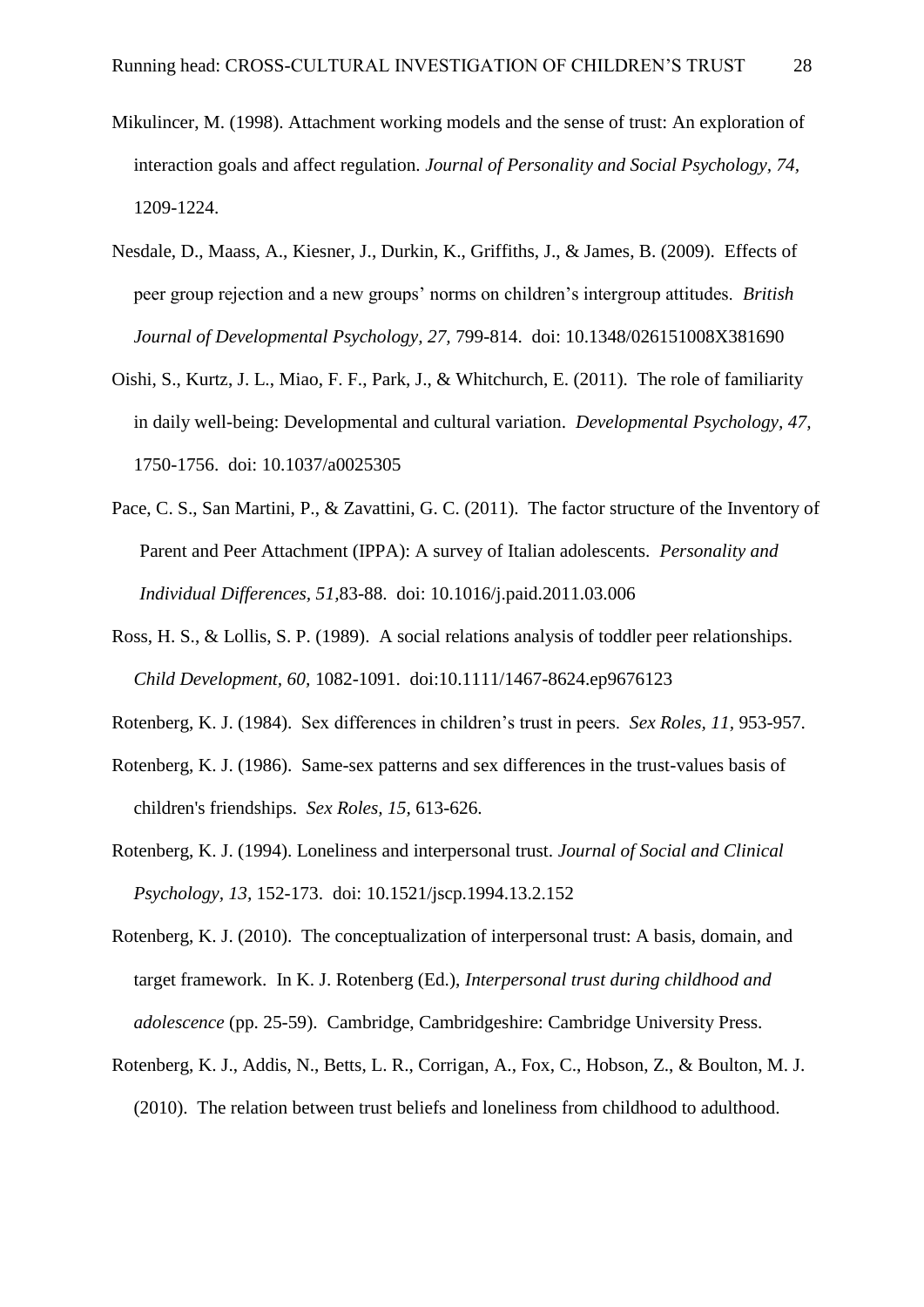*Personality and Social Psychology Bulletin, 36,* 1086-1100. doi:

10.1177/0146167210374957

- Rotenberg, K. J., Fox, C., Green, S., Ruderman, L., Slater, K., Stevens, K., & Carlo, G. (2005). Construction and validation of a children's interpersonal trust belief scale. *British Journal of Developmental Psychology, 23,* 271-293. doi: 10.1348/026151005X26192
- Rotenberg, K. J., MacDonald, K. J., & King, E. V. (2004). The relationship between loneliness and interpersonal trust during middle childhood. *The Journal of Genetic Psychology, 165,* 233-249. doi: 10.3200/GNTP.165.3.233-249
- Rotenberg, K. J., McDougall, P., Boulton, M. J., Vaillancourt, T., Fox, C., & Hymel, S. (2004). Cross-sectional and longitudinal relations among peer-reported trustworthiness, social relationships, and psychological adjustment in children and early adolescents from the United Kingdom and Canada. *Journal of Experimental Child Psychology, 88,* 46-67. doi: 10.1016/j.jecp.2004.01.005
- Rotenberg, K. J., Michalik, N., Eisenberg, N., & Betts, L. R. (2008). The relations among young children's peer-reported trustworthiness, inhibitory control, asocial behavior, and preschool adjustment. *Early Childhood Research Quarterly, 23,* 288-298. doi: 10.1016/j.ecresq.2007.04.003
- Rotter, J. B. (1971). Generalized expectancies for interpersonal trust. *American Psychologist, 26,* 443-452. doi: 10.1111/j.1467-6494.1967.tb01454.x
- Rotter, J. B. (1980). Interpersonal trust, trustworthiness and gullibility. *American Psychologist, 35,* 1-7. doi: 10.1037/0003-066X.35.1.1
- Rothbaum, F., Pott, M., Azuma, H., Miyake, K., & Weisz, J. (2000). The development of close relationships in Japan and the United States: Paths of symbiotic harmony and generative tension. *Child Development, 71,* 1121-1142.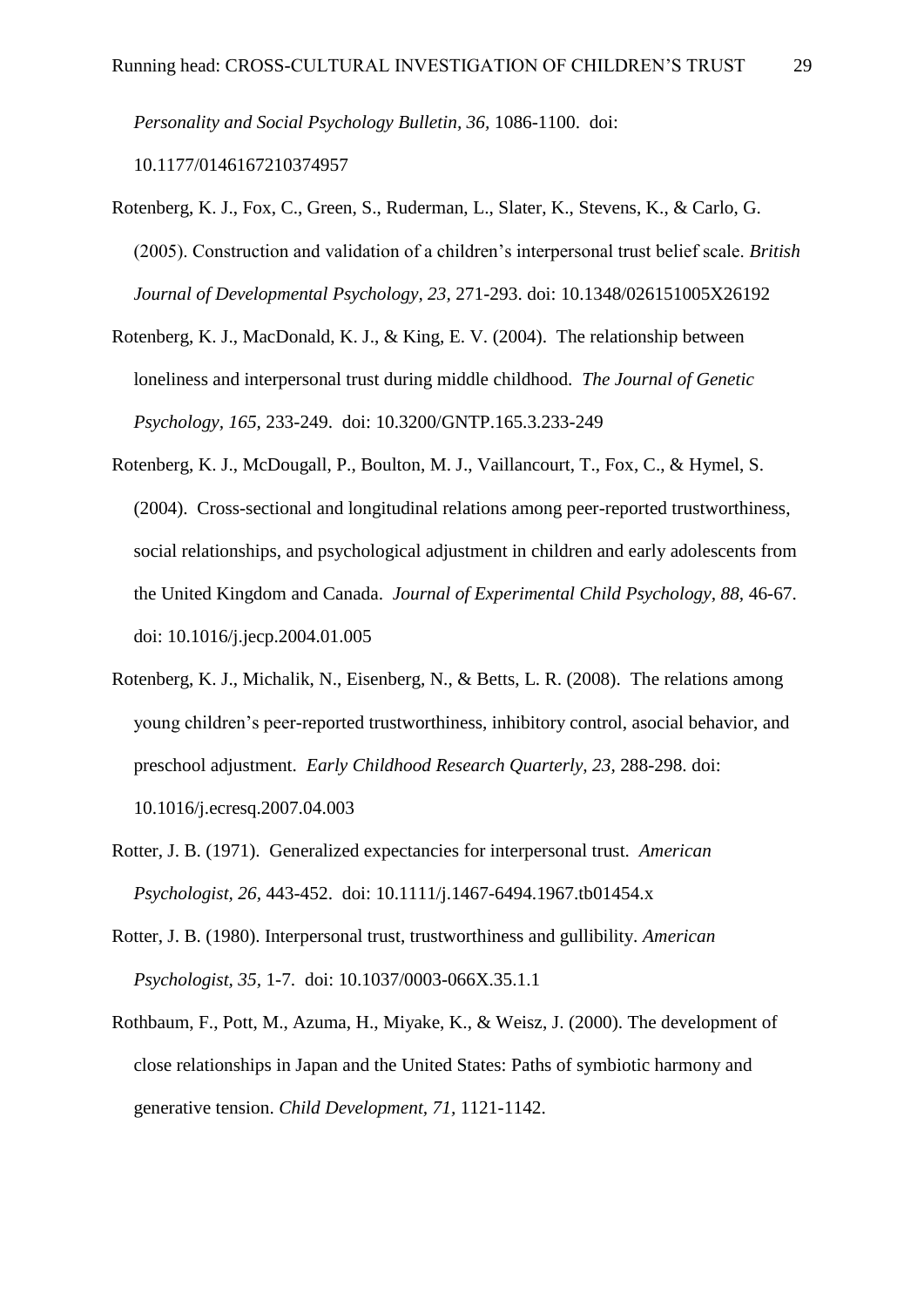- Rothbaum, F., & Trommsdroff, G. (2007). Do roots and wings complement or oppose one another?: The socialization of relatedness and autonomy in cultural context. In J. E. Grusec & P. David (Eds.), *Handbook of socialization: Theory and Research.* (pp. 461- 498). New York, NY: The Guildford Press.
- Rubin, K. H. (1998). Social and emotional development from a cultural perspective. *Developmental Psychology, 34,* 611-615. doi: 10.1037/0012-1649.34.4.611
- Rubin, K. H., Hemphill, S. A., Chen, X., Hastings, P., Sanson, A., Lo Coco, A., … Cui, L. (2006). A cross-cultural study of behavioural inhibition in toddlers: East-West-North-South. *International Journal of Behavioral Development, 30,* 219-226. doi: 10.1177/0165025406066723
- Sakai, A. (2002). Negative life events in adolescence: The effects of inter-personal trust in significant others on mental health. *Bulletin of Faculty of Education and Human Sciences, 4,* 194-201.
- Sakai, A., Sugawara, M., Sugawara, K., Kijima, N., Maeshiro, K., Takuma, T., & Amou, Y. (2003). Twins' trust in parents in childhood and at puberty: A human behavioral genetics perspective. *Japanese Journal of Developmental Psychology, 14,* 191-200.
- Sakai, A., Sugawara, M., Maeshiro, K., Amou, Y., & Takuma, T. (2002). Negative life events in childhood and puberty: Role of children's trust in parents and siblings as protective factor of depression. *Journal of Mental Health*, *48*, 71-83.
- Sakai, A., Sugawara, M., Maeshiro, K., Sugawara, K., & Kitamura, T. (2002). Parent child relations of mutual trust, trust in one's best friend, and school adjustment: Junior high school students. *Japanese Journal of Educational Psychology, 50,* 12–22.
- Schwarz, B., Mayer, B., Trommsdorff, G., Ben-Arieh, A., Friedlmeier, M., Lubiewska, K. … Peltzer, K. (2012). Does the impact of parent and peer relationships for adolescents' life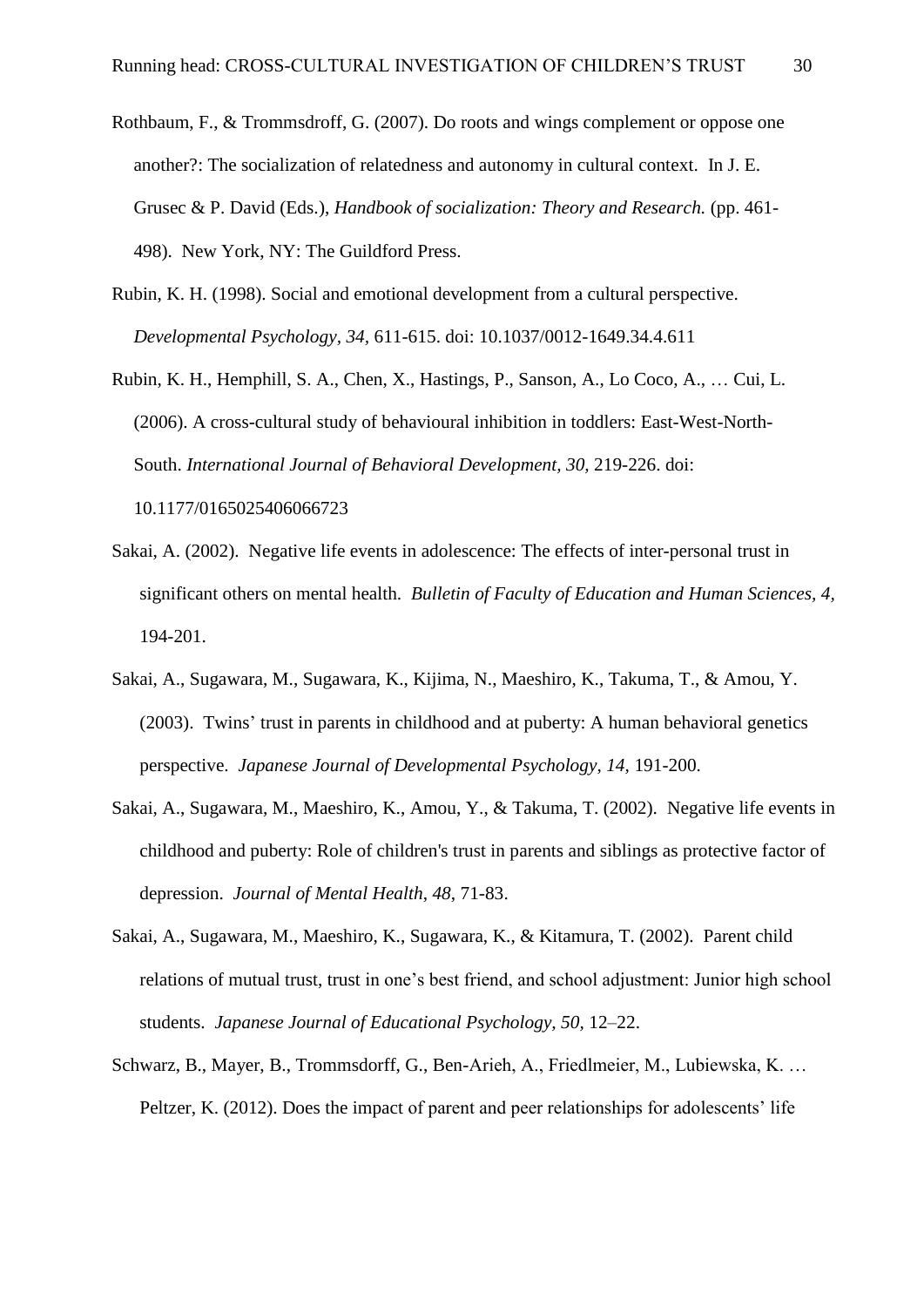satisfaction vary across cultures? *The Journal of Early Adolescence, 32,* 55-80. doi: 10.1177/0272431611419508

- Simpkins, S. D., & Parke, R. D. (2002). Do friends and nonfriends behave differently? A social relations analysis of children's behavior. *Merrill-Palmer Quarterly, 48,* 263-283.
- Szcześniak, M., Colaço, M., & Rondón, G. (2012). Development of interpersonal trust among children and adolescents. *Polish Psychological Bulletin, 43,* 50-58. doi: 10.2478/v10059- 012-0006-5
- Takakura, M. (2011). Does social trust at school affect students' smoking and drinking behavior in Japan? *Social Science & Medicine, 72,* 299-306. doi:10.1016/j.socscimed.2010.11.003
- Turner, R. N., Hewstone, M., Swart, H., Tam, T., Myers, E., & Tausch, N. (2010). Promoting intergroup trust among adolescents and young adults. In K. J. Rotenberg (Ed.), *Interpersonal trust during childhood and adolescence* (pp. 295-321). Cambridge, Cambridgeshire: Cambridge University Press.
- Warner, R. M., Kenny, D. A., & Stoto, M. (1979). A new round robin analysis of variance for social interaction data. *Journal of Personality and Social Psychology, 37,* 1742- 1757.
- Whitley, B. E., Schofield, J. W., & Snyder, H. N. (1984). Peer preferences in a desegregated school: A round robin analysis. *Journal of Personality and Social Psychology, 46,* 799- 810. doi: 10.1037/0022-3514.46.4.799
- Wilson, J. N., & Carroll, J. L. (1991). Children's trustworthiness: judgements by teachers, parents and peers in K. J. Rotenberg (Ed.) *Children's interpersonal trust: sensitivity to lying, deception and promise violation* (pp. 100-117). New York, NY: Springer-Verlag.
- Yamagishi, T. (2003). Cross-sectional experimentation on trust: A comparison of the United States and Japan. In E. Ostrom & J. Walker (Eds), *Trust and reciprocity: Inderdisciplinary*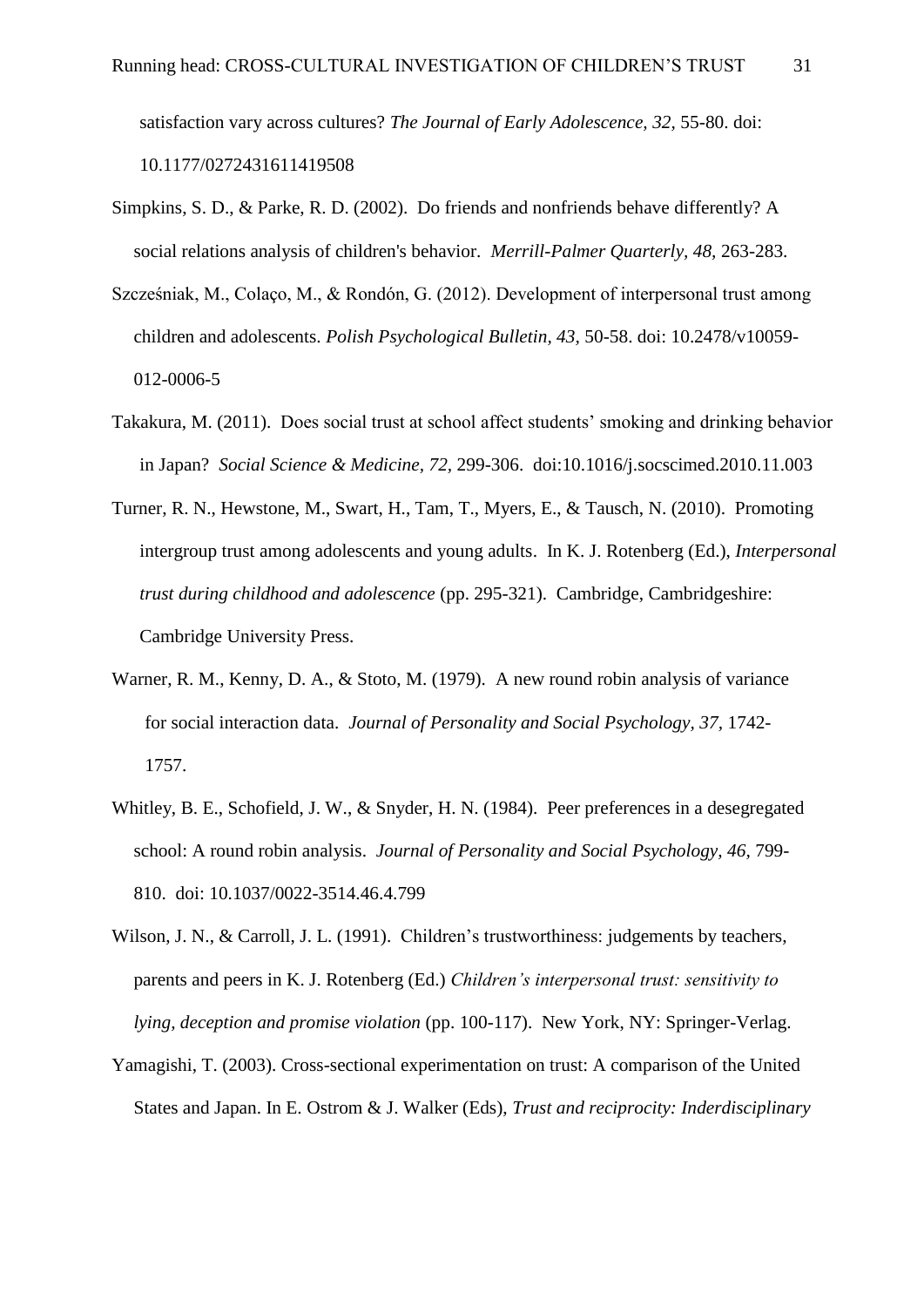*lessons from experimental research* (pp. 352-370)*.* New York, NY: Russell Sage Foundation

- Yamagishi, T., Kikuchi, M., & Kosugi, M. (1999). Trust, gullibility, and social intelligence. *Asian Journal of Social Psychology, 2,* 145-161.
- Yamamura, E. (2011). The role of social trust in reducing long-term truancy and forming human capital in Japan. *Economics of Education Review, 30,* 380-389. doi:10.1016/j.econedurev.2010.11.006
- Zhang, J., & Pelletier, J. (2012). Cultural differences: An international perspective on early childhood education. *Frontiers of Education in China, 7,* 1-4. doi: 10.3868/s110-001- 012-0001-1
- Zimmer-Gembeck, M. J., Waters, A. M., & Kindermann T. (2010). A social relations analysis of liking for and by peers: Associations with gender depression, peer perception, and worry. *Journal of Adolescence, 33,* 69-81. doi:10.1016/j.adolescence.2009.05.005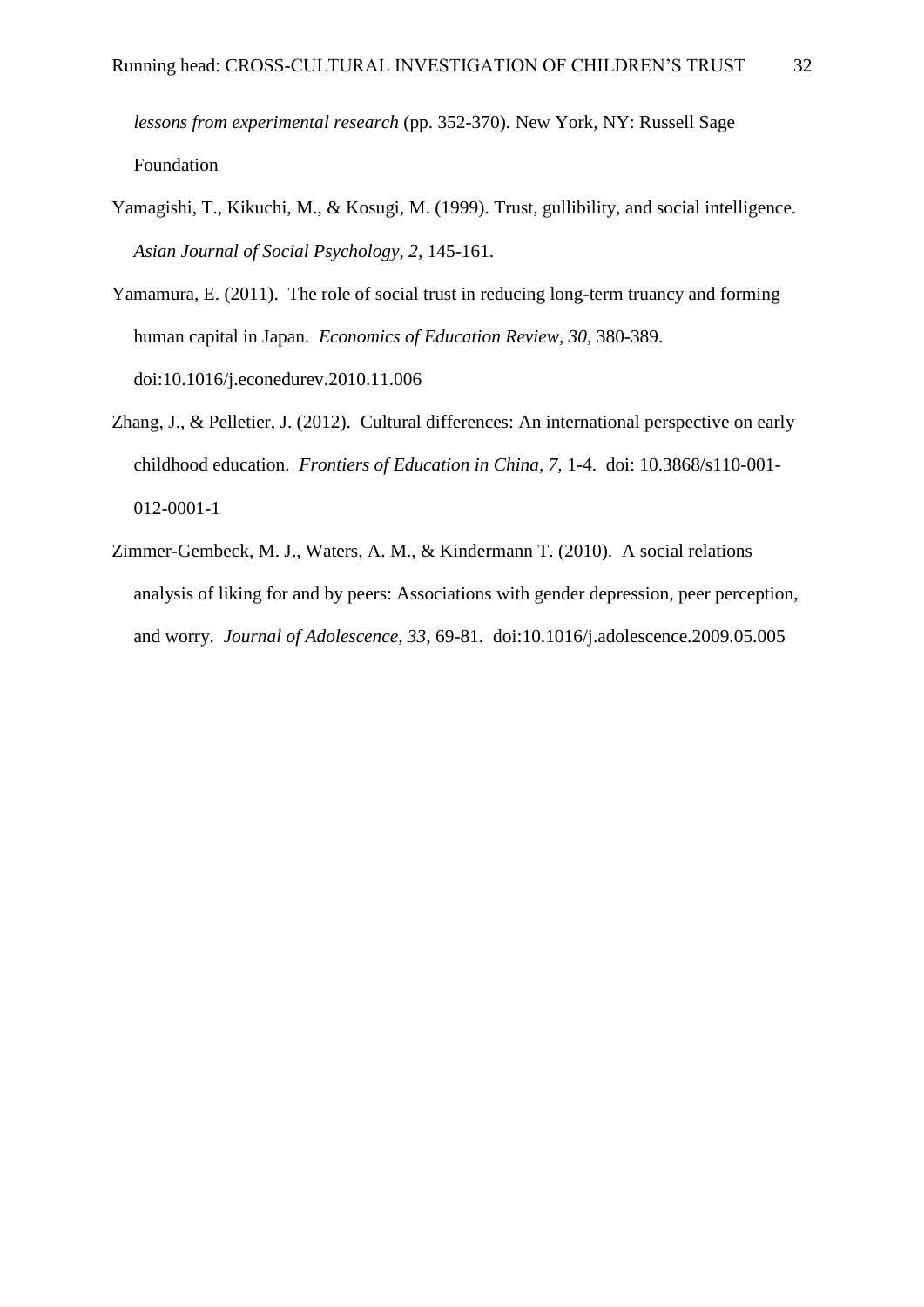|                    | Sample             |                    |               |  |  |  |  |
|--------------------|--------------------|--------------------|---------------|--|--|--|--|
| Variance           | <b>UK</b>          | Italy              | Japan         |  |  |  |  |
| Promise-keeping    |                    |                    |               |  |  |  |  |
| Actor              | $.13^*(13%)$       | $.17^*$ (17%)      | $.26^*(26%)$  |  |  |  |  |
| Partner            | $.21^{\ast}$ (21%) | $.14^*$ (14%)      | $.22^*(22%)$  |  |  |  |  |
| Relationship/error | .66(66%)           | .69(69%)           | .52(52%)      |  |  |  |  |
| Dyadic reciprocity | $.14*$             | $.11$ <sup>*</sup> | $.08^{\ast}$  |  |  |  |  |
| Secret-keeping     |                    |                    |               |  |  |  |  |
| Actor              | $.16^* (16%)$      | $.16^*(16%)$       | $.23^*(23%)$  |  |  |  |  |
| Partner            | $.18^*$ (18%)      | $.11^*(11\%)$      | $.34^*$ (34%) |  |  |  |  |
| Relationship/error | .66(66%)           | .73(73%)           | .43 (43%)     |  |  |  |  |
| Dyadic reciprocity | $.19*$             | $.20^*$            | .03           |  |  |  |  |
| Trust construct    |                    |                    |               |  |  |  |  |
| Actor              | $.11^*(11\%)$      | $.15*(15%)$        | $.22^*(22%)$  |  |  |  |  |
| Partner            | $.18^* (18%)$      | $.12^*$ (12%)      | $.06^* (06%)$ |  |  |  |  |
| Relationship       | $.33^*$ (33%)      | $.47^*$ (47%)      | $.28^*(28%)$  |  |  |  |  |
| Error              | .38(38%)           | .26(26%)           | .44 (44%)     |  |  |  |  |
| Dyadic reciprocity | .35                | .22                | .09           |  |  |  |  |

*Simple variance partitioning by sample*

Note:  $\frac{1}{p}$  < .05

Dyadic reciprocity is assessed as a multivariate correlation.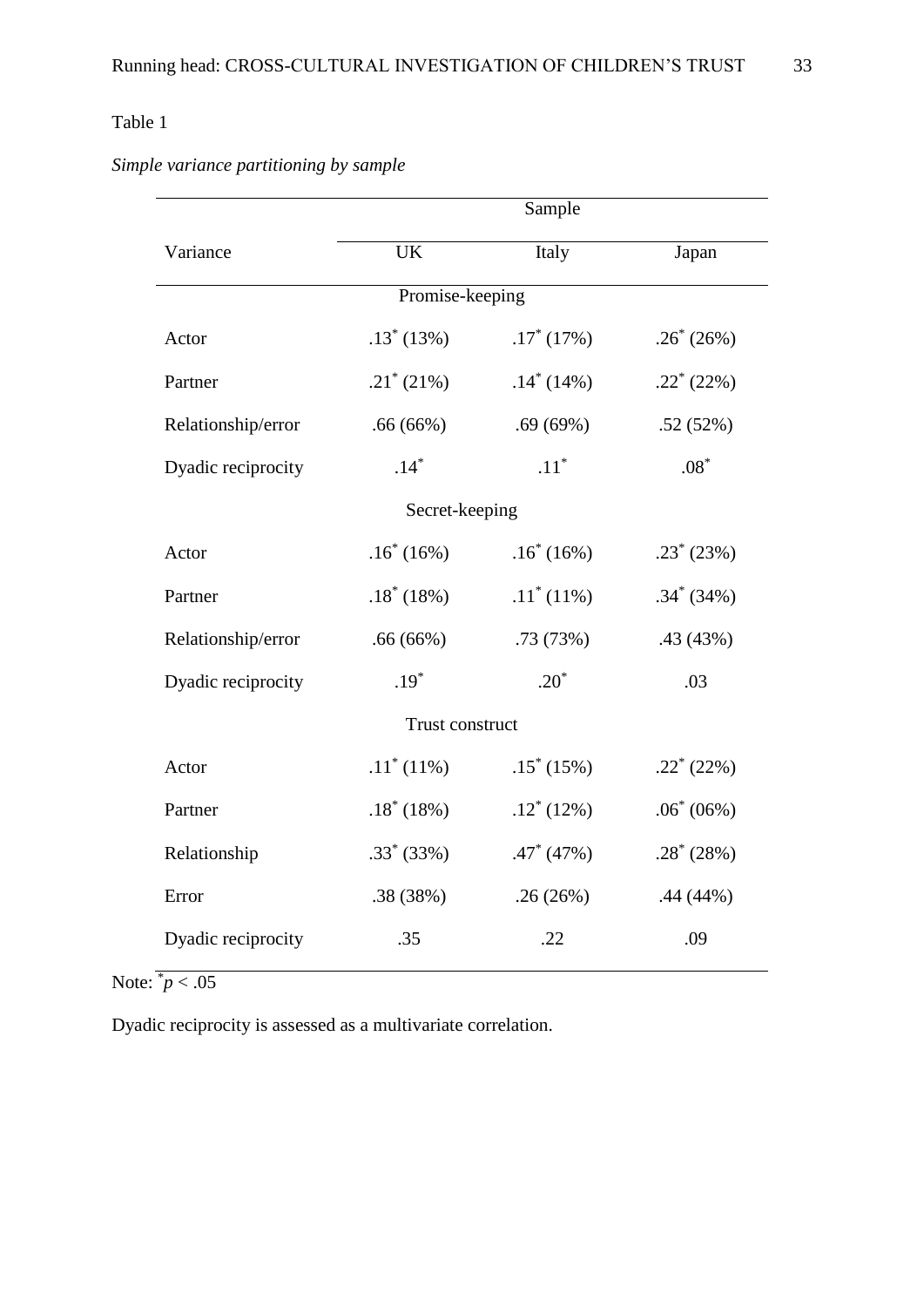# *ANOVA summary Table same-gender peer-reported trust beliefs (actor effects)*

| Source                           | Sum of squares | df             | Mean square | $\boldsymbol{F}$ | $\eta^2$ |
|----------------------------------|----------------|----------------|-------------|------------------|----------|
| <b>Base of Trust</b>             | 1.02           | 1              | 1.02        | $3.91*$          | .006     |
| Base of Trust x Gender           | .16            | $\mathbf{1}$   | .16         | .43              | .001     |
| Base of Trust x Country          | .56            | $\overline{2}$ | .28         | 1.08             | .003     |
| Base of Trust x Gender x Country | 4.91           | $\overline{2}$ | 2.46        | $9.43***$        | .027     |
| Error (Base of Trust)            | 176.42         | 678            | .26         |                  |          |
| Gender                           | 6.30           | $\mathbf{1}$   | 6.30        | $5.34*$          | .008     |
| Country                          | 46.440         | $\overline{2}$ | 23.22       | $19.32***$       | .054     |
| Gender x Country                 | .89            | $\overline{2}$ | .45         | .69              | .001     |
| Error                            | 815.02         | 678            | 1.20        |                  |          |
|                                  |                |                |             |                  |          |

Note: \* *p* < .05, \*\*\**p* <.001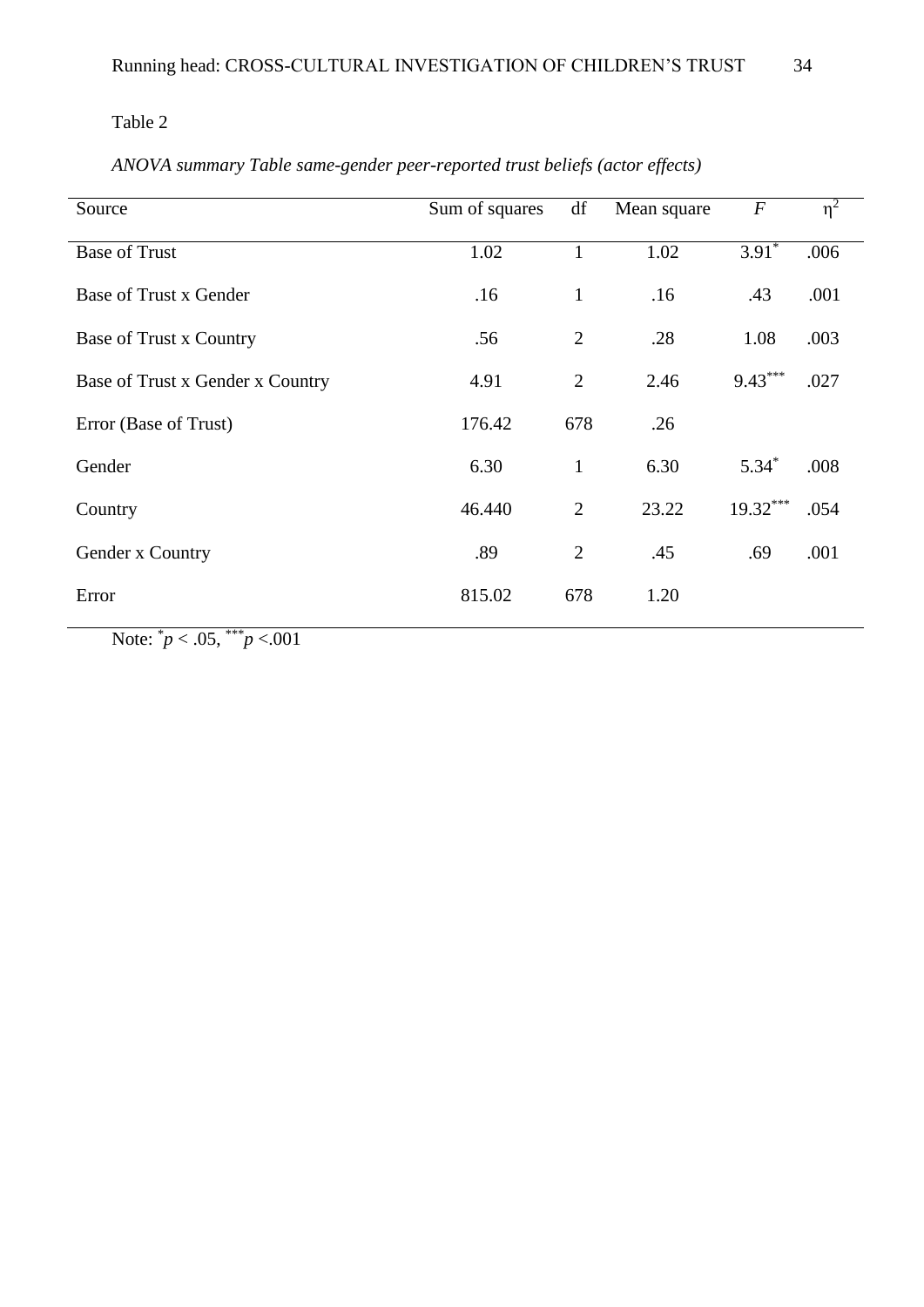|             | Actor effects   |           |                | Partner effects |                 |            |                |           |  |
|-------------|-----------------|-----------|----------------|-----------------|-----------------|------------|----------------|-----------|--|
|             | Promise-keeping |           | Secret-keeping |                 | Promise-keeping |            | Secret-keeping |           |  |
|             | $\mathbf M$     | <b>SD</b> | $\mathbf M$    | <b>SD</b>       | $\mathbf M$     | ${\rm SD}$ | $\mathbf M$    | <b>SD</b> |  |
| <b>Boys</b> |                 |           |                |                 |                 |            |                |           |  |
| <b>UK</b>   | 3.64            | .76       | 3.50           | .87             | 3.62            | .82        | 3.52           | .87       |  |
| Italy       | 3.70            | .74       | 3.61           | .75             | 3.63            | .74        | 3.57           | .75       |  |
| Japan       | 3.89            | .71       | 4.23           | .53             | 3.88            | 1.08       | 4.23           | .74       |  |
| Total       | 3.71            | .75       | 3.69           | .79             | 3.68            | .83        | 3.67           | .82       |  |
|             |                 |           |                | Girls           |                 |            |                |           |  |
| UK          | 3.27            | 1.14      | 3.46           | .73             | 3.27            | 1.19       | 3.44           | .74       |  |
| Italy       | 3.38            | 1.09      | 3.50           | .80             | 3.44            | 1.08       | 3.55           | .71       |  |
| Japan       | 4.03            | .78       | 3.97           | .82             | 4.05            | .46        | 3.97           | .46       |  |
| Total       | 3.42            | 1.10      | 3.55           | .80             | 3.46            | 1.09       | 3.56           | .71       |  |
| Total       |                 |           |                |                 |                 |            |                |           |  |
| <b>UK</b>   | 3.41            | 1.01      | 3.48           | .79             | 3.41            | 1.07       | 3.47           | .79       |  |
| Italy       | 3.53            | .95       | 3.56           | .78             | 3.53            | .93        | 3.56           | .73       |  |
| Japan       | 3.95            | .74       | 4.11           | .68             | 3.95            | .86        | 4.12           | .64       |  |
| Total       | 3.56            | .96       | 3.62           | .80             | 3.56            | .98        | 3.61           | .77       |  |

*Descriptive statistics according to gender and country*